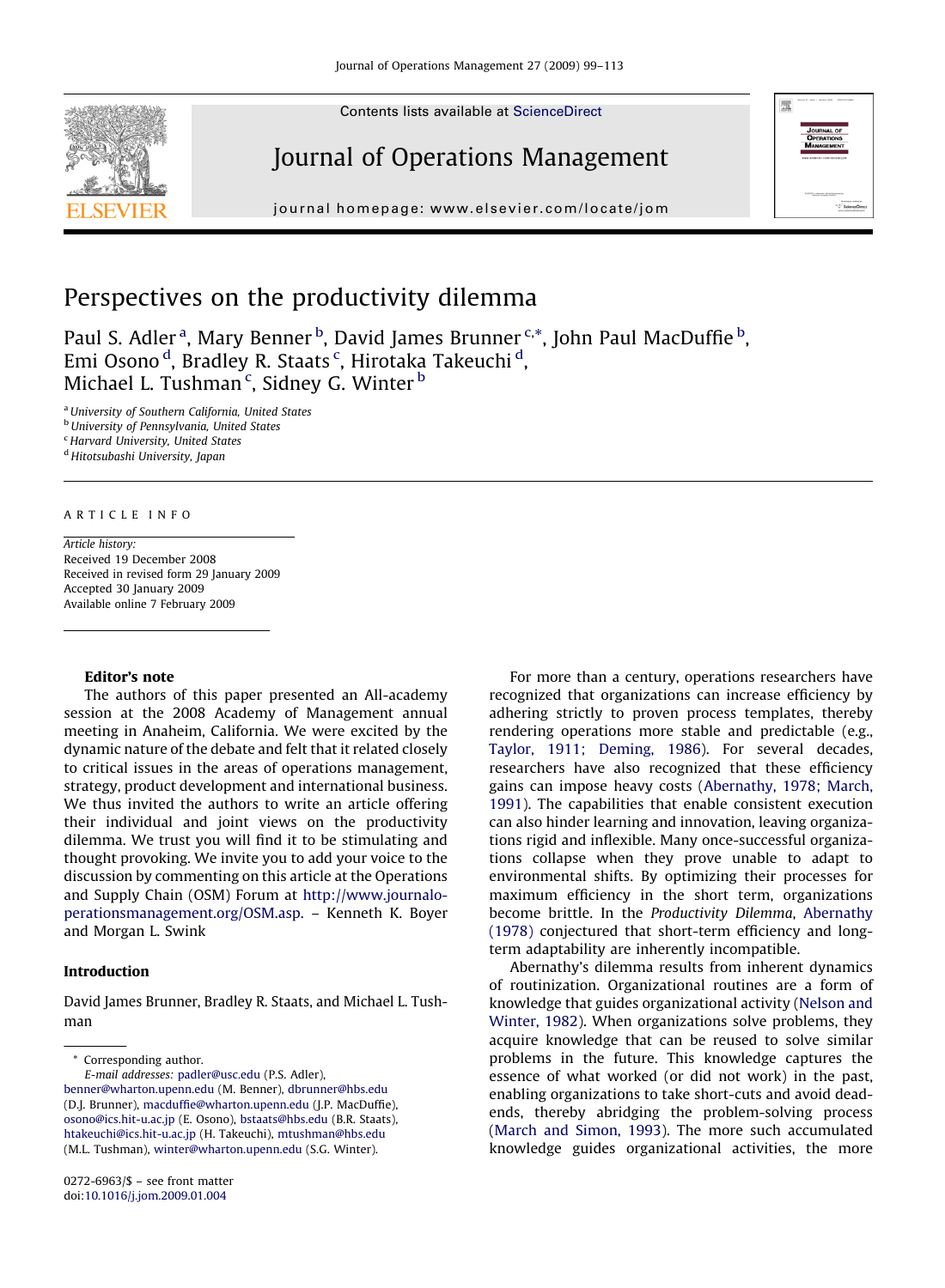routinized—i.e., stable, predictable and repetitive—those activities become. Routinization enables organizations to exploit their accumulated knowledge, increasing efficiency. At the same time, routinization creates a risk: when organizations are guided by old knowledge, they do not create new knowledge. If the environment has changed, the locations of shortcuts and dead-ends may have shifted and more attractive destinations may have appeared or become accessible. To adapt to environmental changes, organizations must seek out new knowledge. The choice between applying old knowledge and seeking new knowledge is often characterized as a choice between exploitation and exploration ([March, 1991; Gupta et al.,](#page-13-0) [2006](#page-13-0)). Exploitation leverages existing knowledge and capabilities, resulting in stable and efficient performance. Exploration creates new knowledge, enabling organizations to innovate and adapt to changing conditions ([March](#page-13-0) [and Simon, 1993](#page-13-0)).

The distinction between exploitation and exploration is complicated by the hierarchical structure of organizational routines. Routines are assembled from modular subroutines, and often ''adaptation takes place through a recombination of lower-level programs that are already in existence'' [\(March and Simon, 1993,](#page-13-0) p. 171). Thus exploration at a given level may involve exploitation at lower levels (i.e., the application of existing subroutines). Conversely, if change takes place only within subroutines, then low-level exploration can co-exist with high-level exploitation. For example, an assembly process might exploit a high-level task sequence, while exploring within individual process steps. Exploitation occurs when repeated instances of a process consistently follow a template stored in organizational memory; exploration occurs when such behavioral regularities are not present [\(March and Simon, 1993\)](#page-13-0).

Maintaining a balance between exploitation and exploration turns out to be very difficult. In many contexts, payoffs from exploitation are earlier, more certain, and easier to achieve; consequently, organizations tend to favor exploitation over exploration [\(Levinthal and March,](#page-13-0) [1993](#page-13-0)). Left unchecked, this tendency can choke off learning, leaving organizations vulnerable to environmental change. Hence the importance of ambidexterity, the ability to sustain both exploration and exploitation [\(O'Reilly and Tushman, 2008](#page-13-0)). Various techniques have been proposed for achieving ambidexterity, such as differentiated exploratory subunits and meta-routines that modify underlying processes ([Teece et al., 1997; Tushman](#page-13-0) [and O'Reilly, 1997; Adler et al., 1999; Winter, 2003\)](#page-13-0).

<span id="page-1-0"></span>Ambidexterity requires operational processes that combine high levels of efficiency with the flexibility to evolve and improve over time. Thus, the perspectives of operations management are essential to understanding the mechanics of ambidexterity. Moreover, theories of ambidexterity raise important questions for operations management. This article synthesizes several recent perspectives on the dynamics of ambidexterity and the productivity dilemma. Tushman and Benner describe the mechanics and implications of the conflict between exploitation and exploration, while Winter proposes that structured and systematic innovation may render them complementary. Brunner and Staats posit that mature organizations can sustain exploration by selectively and strategically perturbing their own processes. Drawing on examples from Toyota, MacDuffie argues that the first step in achieving ambidexterity may lie in reframing tradeoffs so as to bypass dichotomies. Osono and Takeuchi describe how Toyota uses contradictory expansive and integrative forces to prevent the organization from becoming excessively stable and mature. Adler distinguishes between the dual roles of bureaucracy as a technology of coordination and a social relation of exploitation, and argues that bureaucracies designed to extract profits from the production process may hinder exploration. The conclusion integrates the perspectives and identifies emerging themes.

# The productivity dilemma revisited: inherent conflicts between process management and exploration

#### Michael L. Tushman and Mary Benner<sup>1</sup>

More than 30 years ago, [Abernathy \(1978\)](#page-12-0) suggested that a firm's focus on productivity gains inhibited its flexibility and ability to innovate. Abernathy observed that in the automobile industry, a firm's economic decline was directly related to its efficiency and productivity efforts. He suggested that a firm's ability to compete over time was rooted not only in increasing efficiency, but also in its ability to be simultaneously innovative ([Abernathy, 1978](#page-12-0), p. 173).

The necessity of balancing efficiency and exploitation with innovation and exploration has not lessened since Abernathy's initial observations ([Gupta et al., 2006](#page-13-0)). Exploring how organizations might strike this balance has been a consistent theme across research in organizational adaptation (e.g., [Brown and Eisenhardt, 1998;](#page-12-0) [Burgelman, 1994; March, 1991\)](#page-12-0). Finding the right balance is complicated by a wave of managerial activity and institutional pressures focusing on process management and control (e.g., [Cole, 1998; Winter, 1994](#page-13-0)). Process management's success in improving manufacturing efficiency has led to its migration beyond operations to other parts of organizations, for instance, to adjacent processes for selecting and developing technological innovations [\(Brown and Duguid, 2000; Scott-Young and Samson,](#page-12-0) [2008](#page-12-0)). As the efficiency oriented focus of process management spreads to centers of innovation, it increasingly stunts an organization's dynamic capabilities ([Cole and](#page-13-0) [Matsumiya, 2007\)](#page-13-0).

We have explored how both technological and organizational contexts moderate the relations between process-focused activities and organizational adaptation [\(Benner and Tushman, 2002, 2003\)](#page-12-0). We argue that process management techniques stabilize and rationalize organizational routines, while establishing a focus on relatively easily available efficiency and customer satisfaction measures. While increased efficiency results from these dynamics in the short run, they also trigger internal biases for certainty and predictable results. The diffusion of

 $1$  This note is drawn from [Benner and Tushman \(2002, 2003\)](#page-12-0).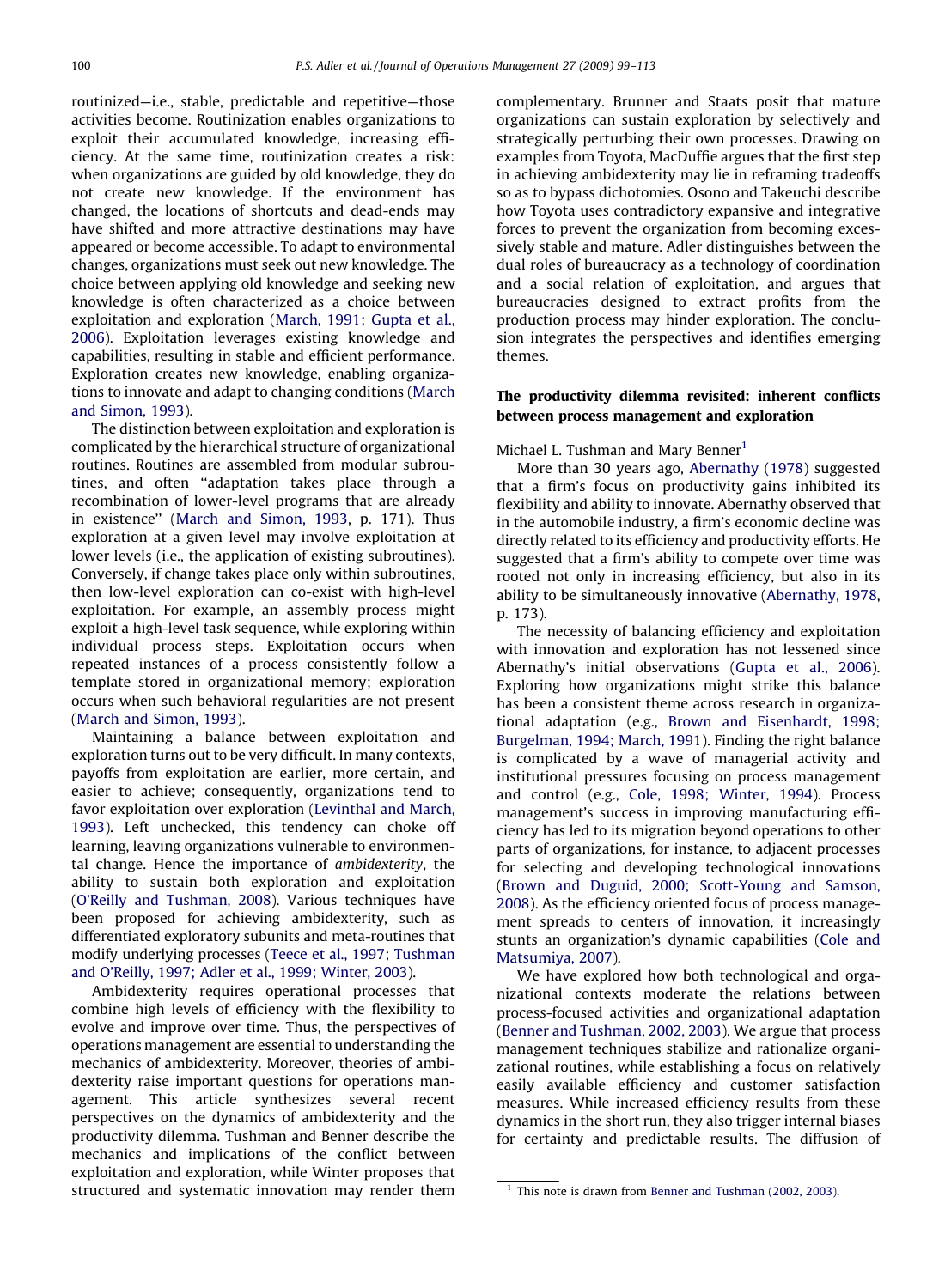process management techniques favors exploitative innovation at the expense of exploratory innovation. We argue that while exploitation and inertia may be functional for organizations within a given technological trajectory or for existing customers, these variance reducing dynamics stunt exploratory innovation (see also [Christensen, 1997](#page-13-0)).

In a 20-year longitudinal study of patenting activity and ISO 9000 quality program certifications in the paint and photography industries, we found that increased routinization associated with process management activities increases the salience of short term measures and triggers selection effects that lead to increases in exploitative technological innovation, at the expense of exploratory innovation. In both industries, the extensiveness of process management activities in a firm was associated with an increase in exploitative innovations that built on existing firm knowledge, as well as an increase in exploitation's share of total innovations. Our results suggest that exploitation crowds out exploration. Indeed, in the photography industry, increases in process management activities were associated with a decrease in exploratory innovation. We suggest that these widely adopted organizational practices shift the balance of exploitation and exploration by focusing on efficiency at the expense of long-term adaptation.

What are the underlying mechanisms by which exploitation drives out exploration? [O'Reilly and Tushman](#page-13-0) [\(2008\)](#page-13-0) suggest that the inertia associated with variationreducing activities is rooted in the increasingly tight coupling between a firm's structure, rewards, culture, competences, and identity, as well as in the demography of the senior team. Tightly interrelated activity systems actively impede anything but internally consistent change (e.g., [Siggelkow, 2001; Sroufe and Curkovic, 2008](#page-13-0)). Dynamic conservatism comes from the system itself. It is not that inertial systems are stable. Rather, they act to dampen deviations from the status quo. Worse, there is evidence that exploitation-oriented problem solving practices diminish an individual's ability to explore. In a natural experiment where industrial engineers were randomly assigned to ISO 9000 training, [Tilcsik \(2008\)](#page-13-0) found that ISO 9000 training was associated with increases in the engineers' efficiency at the expense of their creativity. These individual performance effects were accentuated for more uncertain tasks and the effects were stable over three years. [Tilcsik \(2008\)](#page-13-0) suggests that these effects are rooted in diminished intrinsic motivation and stunted cognitive models associated with TQM training.

## Structural ambidexterity as a dynamic capability

[Abernathy \(1978\)](#page-12-0) highlighted the inconsistencies between activities focused on productivity improvements and cost reductions and those focused on innovation and flexibility. He questioned whether it was possible for organizations to pursue both types of activities simultaneously (p. 173). It may be possible to achieve high levels of productivity as well as innovation and flexibility. If so, the unit of analysis must shift from Abernathy's productive unit as the level of analysis to the business unit (though [Adler et al., 1999](#page-12-0), work is indeed at the factory floor).

Ambidextrous organizational forms are organizational architectures that build in internally contradictory subunits simultaneously ([Tushman and O'Reilly, 1997;](#page-13-0) [Bradach, 1997](#page-13-0)). Structural ambidextrous designs are composed of multiple subunits that are internally tightly coupled, but loosely coupled to each other. For example, at USAToday, the incumbent newspaper business was only connected to the exploratory dot com business through weekly cross-unit editorial meetings. Such targeted linking mechanisms permitted highly decentralized action that still took advantage of USAToday's core editorial content. Within subunits, the tasks, culture, individuals and organization arrangements are consistent, but across subunits, tasks and cultures are inconsistent and loosely coupled. Exploratory units succeed by experimenting, by creating small wins and losses frequently. In contrast, exploitation units succeed by reducing variability and maximizing efficiency. These contrasting, inconsistent units are physically and culturally separated from each other, have different measurement and incentives, and have distinct managerial teams [\(Raisch and Birkinshaw,](#page-13-0) [2008](#page-13-0)).

These highly differentiated but loosely coupled subsystems must be strategically integrated by the senior team. Such strategic linkage is anchored by a common aspiration and a senior team that is rewarded based on common fates measures, and a senior team that provides slack to the experimental subunits and holds the differentiated units to fundamentally different selection and search constraints [\(O'Reilly and Tushman, 2008](#page-13-0)). To be effective, ambidextrous senior teams develop their own processes such that they can establish new forward-looking cognitive models for exploration units, while allowing backward-looking experiential learning to rapidly unfold for exploitation units [\(Smith and Tushman, 2005](#page-13-0)).

In sharp contrast to contextual ambidexterity, where the locus of exploitation and exploration is throughout the firm [\(Gibson and Birkinshaw, 2004](#page-13-0)), structural ambidexterity separates out exploratory from exploitative activities. Strategic options are created in multiple small exploratory units that are buffered from exploitative units. The top management team selects out from the multiple experiments a variant from which they then move towards greater exploitation. Thus organizations evolve through continuous incremental change in exploitative units and through punctuated change driven by results of the exploratory units as the business moves toward greater scale. Such highly differentiated units in the context of activist senior management teams permit the firm to simultaneously explore even as it exploits. [O'Reilly and](#page-13-0) [Tushman \(2008\)](#page-13-0) and [Harreld et al. \(2007\)](#page-13-0) provide examples of structural ambidextrous designs at the business unit and corporate levels of analysis.

The requirement for building organizations that are simultaneously efficient and innovative seems to be more than a dilemma. These contrasting, paradoxical activities of exploration and exploitation may be important at the individual, team, and organization levels of analysis (e.g., [Gibson and Birkinshaw, 2004\)](#page-13-0). But the individual and organizational processes associated with productivity and efficiency crowd out the ability to innovate and explore. If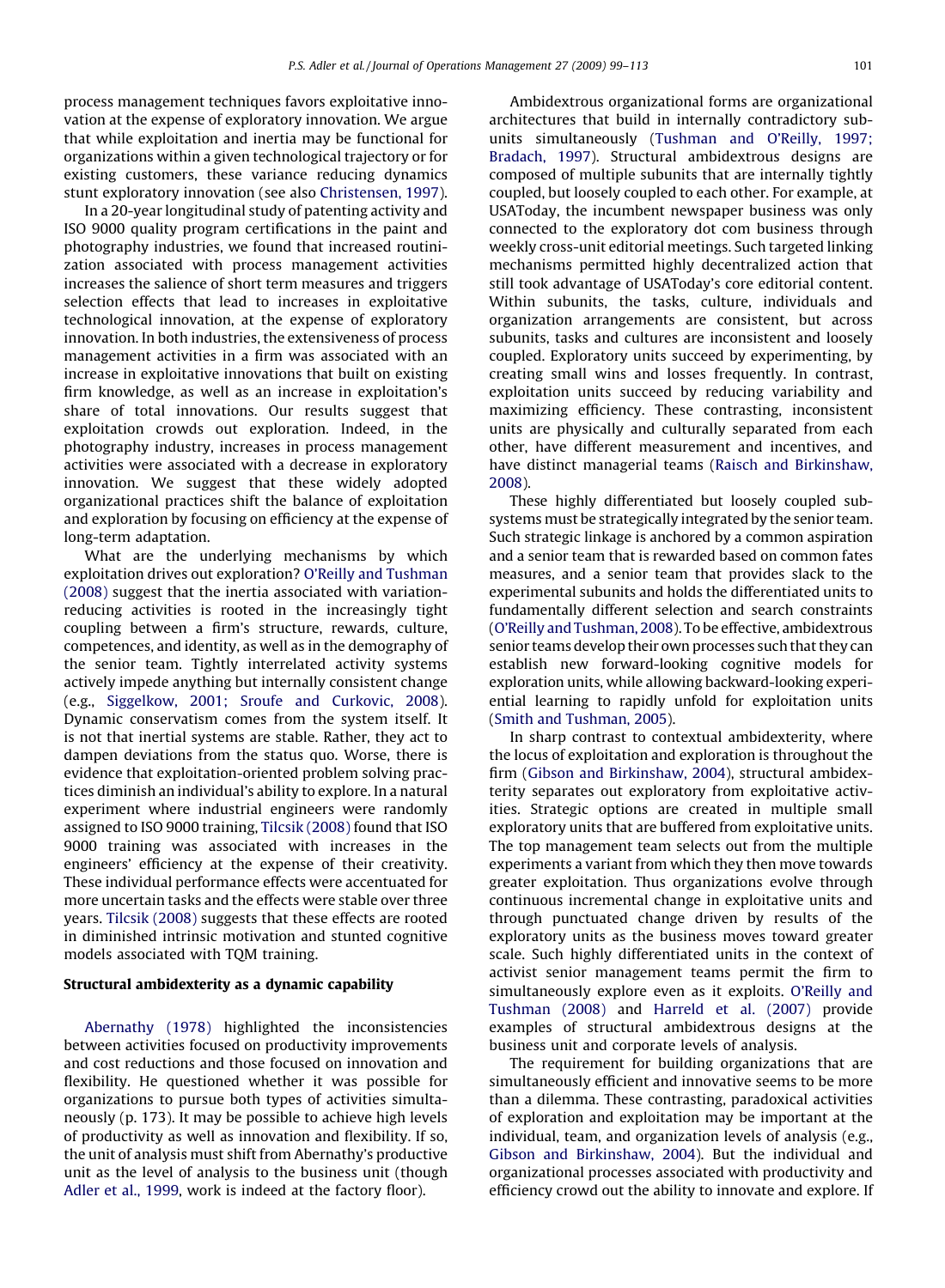these forces for inertia are so strong, these contrasting activities must be separated and only loosely coupled to each other. If there are no synergies between the exploitative and exploratory activities (as in a product substitution), then the units can be spun out from each other (e.g., [Christensen, 1997\)](#page-13-0). If, however, there are complementarities across these contrasting activity systems, the linkage must be structurally targeted within the firm and the tradeoffs made at the senior team level ([Smith](#page-13-0) [and Tushman, 2005](#page-13-0)). This structural ambidexterity may be a practical way out of Abernathy's productivity dilemma and [Christensen's \(1997\)](#page-13-0) innovation dilemma [\(O'Reilly and](#page-13-0) [Tushman, 2008](#page-13-0)).

#### Skills, routines and disciplined progress

#### Sidney G. Winter<sup>2</sup>

Tensions between short-run efficiency objectives and long-term innovation objectives are a fact of organizational life – a fact by now much remarked and carrying several labels. There is also, however, something in the way of a tool kit for dealing with these tensions – and again we have a choice of observers, theories and labels. On both sides of the question, complex causal mechanisms play out in diverse ways in diverse situations. This might imply that we should not be aspiring to general conclusions with respect to the overall question, but rather seeking to sort out the mechanisms and the contingencies.

Among the many tempting targets presented by this discussion, I choose to highlight ones that have deep and long-standing connections to my own work – considering that the obvious objections on grounds of ego-centricity are here outweighed by considerations of comparative advantage. I re-examine issues related to the discussion of organizational routines in my book with Nelson ([Nelson](#page-13-0) [and Winter, 1982](#page-13-0)), inter-weaving three major themes that offer discussion opportunities of the ''compare and contrast'' kind. These are (1) past to present, i.e., the origins of the ideas and what happened to them, (2) individuals to organizations, i.e., skills to routines and capabilities, and (3) stasis to change—which is (partly) aligned with ''exploitation vs. exploration'' and the other versions of the focal question here.

The picture of organizational routines that Nelson and I presented drew elements from several sources. In the book, the (organizational) routines chapter followed the (individual) skills chapter, and of course we had in mind that the former would be read in the light of the latter. In retrospect that seems to have been a naïve expectation. Perhaps the result is partly attributable to the fact that the routines discussion became widely cited and this may have led people to dip into the book at Chapter 5.

Certainly our discussion of routines was strongly grounded in the prior contributions of the Carnegie School and other scholars of organizations. In its relationship to individual skill, however, it was also grounded in the insights of Michael Polanyi [\(Polanyi, 1964\)](#page-13-0) and other close

observers of repetitive individual performance (e.g., [Schank and Abelson, 1977\)](#page-13-0). These perspectives offer a different view of human possibilities than is suggested by the Carnegie term ''bounded rationality.'' When witnessing the exercise of impressively high skill, it is not so much the ''boundedness'' that seems salient, but the virtual impossibility of reconciling what is observed with an inner process that is subjectively familiar to the observer as a process of ''choice,'' ''deliberation'' or (conscious) ''calculation.'' It looks like the skilled performer is performing too well and too fast for that sort of thing to be going on. As it turns out, this judgment is basically correct.

Psychological research subsequent to 1982 confirmed the existence of a performance system that is grounded in procedural memory (a.k.a. ''skill memory''), a system that is physiologically distinct in the brain, and quasi-independent in function, from declarative memory and the slow processes guiding deliberate choice ([Cohen and Bacdayan,](#page-13-0) [1994](#page-13-0)). Highly skilled performance is to a large extent "played" out of procedural memory, not "chosen" in detail, and it is available for playing by virtue of prior learning and practice. It contributes to creativity by limiting the scope of slow ''choosing'' to ''what should be played now?'' and ''how can that last attempt be corrected or improved?'' The realized achievement depends on an indispensable time investment by the learner, which cannot be substituted by a virtually costless transfer of mere symbols. The investment is irreversible not only in the sense that the time investment cannot be recovered by ''cashing in'' the acquired skill, but also in the sense that the effect of learning is to create behavioral channels that are partly sub-conscious and typically difficult to resist or remove. Thus it happens that skilled performance is associated with a characteristic failure mode, "doing the wrong thing well," that occurs when learned programs ''fire'' on inappropriate occasions [\(Cohen and Bacdayan, 1994\)](#page-13-0). That similar mechanisms operate in the domain of perception has long been noticed, e.g., in Gestalt psychology, and has recently acquired additional confirmation the physiological level ([Rizzolatti](#page-13-0) [et al., 2008\)](#page-13-0).

The recent psychological evidence vindicates the earlier judgments of Polanyi and many others (including followers such as NW), regarding the quasi-independent role of skill. Among those precursors, we would now cite an important one we previously neglected, [Dewey \(1922\)](#page-13-0). Dewey saw human behavior as constituted by varying mixes of three components: habit (which reflects prior learning and thus encompasses skill), intelligence (or deliberation), and impulse (affect, or emotion). We know a great deal more about the physiological basis of these components than we did in Dewey's day, and we know something about what happens when one or another of these components is severely impaired in an individual. His scheme stands as a call to action for today's social scientists, challenging us in two ways: first, to develop a balanced view of the sources of behavior; second, to attend to the crucial but complex question of how the interfaces work when the components are jointly expressed in behavior ([Cohen, 2006, 2007; Adler and Obstfeld, 2007\)](#page-13-0).

Among the advantages of the conceptual juxtaposition of skills and routines is the evaluative tension induced by

<span id="page-3-0"></span><sup>2</sup> I am indebted to Paul Adler, Michael Cohen, and John Paul MacDuffie for helpful comments on an earlier draft.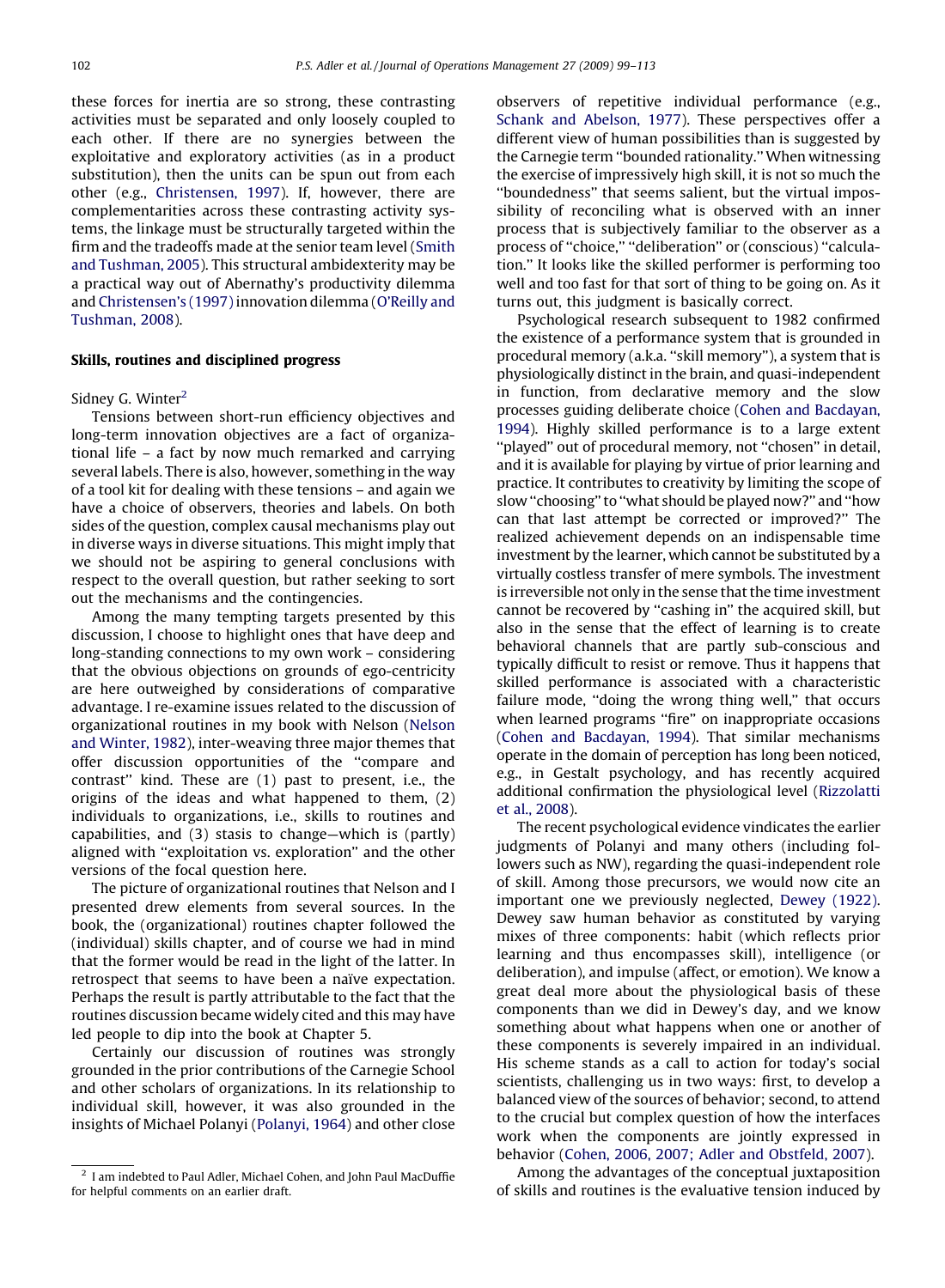the terminology. It is easy to be ''against routine'' because the term has some negative connotations, but it is harder to be "against skill." $3$  Yet there are strong connections between the two levels, involving at least four important elements—logical isomorphisms between the choice problems facing the actors, $\frac{4}{3}$  causal reduction opportunities because of the role of individual skills in routines, causal relations in the opposite direction by virtue of the shaping of individuals by the social context, and fruitful analogies suggested by the perspective, ''individuals are complex organizations too.'' In that perspective, the conscious mind is in the role of top management, deliberating and setting directions, while innate or learned neuronal patterns do the implementation – often doing enormously complex things that the mind is not aware of and could not do itself. The mind is, however, involved in important choices about which skills are worth acquiring, and in guiding the halting performances that ensue at the early stages of learning. The investment analytics relevant to those conscious activities of the individual are formally equivalent to those for top management decisions about strategic extension of capabilities, and the subsequent consequences that flow from the economic logic of sunk costs (e.g., competency traps) are also equivalent. Once the learning investment is made, it can be quite rational to continue exercising the acquired skill even in environments that would no longer justify the investment. (It "can," but need not, of course.)

Given these connections, it can be instructive to take an offered case ''against routine,'' find a parallel in the domain of individual skill and see how the argument sounds there. In my view, the parallel cases are easy to find and the reexamination tends to make the case against routine sound less persuasive.<sup>[5](#page-4-0)</sup> Take the issue of discipline, for example. At the individual level, we can identify cases where regimes of disciplined practice are a clearly-marked part of the path to innovation, creativity and general excellence: Prominent examples like gymnastics, musical performance or fluent command of a foreign language have innumerable counterparts in the specialized skills exercised in the workplace. It is true that creativity and even competence can be impaired if discipline is overdone. Also, there are certainly domains where brilliant ''improvisation'' is much admired, though close inspection often reveals a fundamental role for practice, and micro-repetition, in improvised performance.<sup>[6](#page-4-0)</sup> These observations do not significantly qualify the typical foundational and enabling role of disciplined practice, considered as the basis of individual skill.

Turning to the organizational level, what is it that would lead one to expect a different pattern? Why should it be surprising or paradoxical to find a highly disciplined organization at the forefront of world competition in its domain ([Brunner et al., 2008\)](#page-12-0)? An overdrawing of the genuine distinction between ''mindful'' choice and ''mindless'' routine may be implicated here. It tends to leave out of account the role of procedural memory and practice as the basis of high competence, including the dynamic forms of competence that provide resistance to inertia.

Organizational competence in the realm of change has in recent years become associated with the term ''dynamic capability.'' While there are broader understandings of this term, it is often understood, at least in part, as referring to the systematic exploitation in the domain of change of the kinds of learned-competence advantages commonly associated with routines ([Zollo](#page-14-0) [and Winter, 2002\)](#page-14-0). This immediately highlights a key conceptual issue about change: What, exactly, is changing? A succinct evocation of this issue was once presented by Dr. Ralph Gomory, who responded to a mention of ''innovation in semiconductors'' with the comment, ''Innovation in semiconductors? I am not sure there is such a thing as innovation in semiconductors. They just keep doing the same thing over and over."<sup>[7](#page-4-0)</sup> Of course, Gomory was well aware that successive generations of semiconductor devices do display impressive novelty, and that they impart a fundamental dynamic to the world we live in. But the process by which Moore's Law is enacted is indeed quite repetitive in many respects.<sup>[8](#page-4-0)</sup> A second key issue is implicated in the first: How, exactly, do we assess the degree of innovativeness – or novelty, or creativity – in a performance? In particular, do we look primarily to the magnitude of the impact on the environment, or focus on the boldness with which the actor has overcome internal and external constraints, or defied expectations? Intel has consistently produced a lot of impact; whether there was similarly consistent boldness/creativity is more questionable. As with Intel, so perhaps with Toyota.

Needless to say, organizations involve mechanisms and phenomena that are little suggested at the level of individuals. There are, in particular, key issues of motivational alignment between choosers and enactors; workers generally surpass neurons and muscles in their recalcitrance (see Adler's section of this article). Undoubtedly, this fact is a key contributor to the element of genuine paradox identifiable in the performance of highly disciplined organizations like Toyota; understand how that alignment happens and you will understand a great deal.

<sup>&</sup>lt;sup>3</sup> Only belatedly did we firm up the terminological proposal and advocate that ''skills'' might conveniently be reserved to the individual level, and ''routines'' to the organizational level ([Dosi et al., 2000](#page-13-0)). Cohen has argued that the connotations of ''routine'' induce misunderstandings that burden the discussion at the organizational level ([Cohen, 2007](#page-13-0)). While the complaint has some force, it is my view that no clearly superior term is available – and, as noted, the provocation has some value.

<sup>&</sup>lt;sup>4</sup> The isomorphism is most apparent when the management of an organization is conceived as a unitary actor, which is traditional in economics.

<sup>&</sup>lt;sup>5</sup> The same can be said about the case favoring "mindfulness;" see [\(Levinthal and Rerup, 2006](#page-13-0)). The familiar phenomenon of ''clutching'' is one illustration of the counterproductive consequences of excessive mindfulness [\(Gladwell, 2000](#page-13-0)).

<span id="page-4-0"></span><sup>6</sup> This point is familiar in the context of jazz improvisation. On organizations, see [Miner et al., 2001.](#page-13-0)

 $<sup>7</sup>$  Spoken at a meeting in which we both participated in 1983, quoted by</sup> permission. Gomory was then the VP for R&D at IBM.

<sup>8</sup> See [Winter, 2008](#page-14-0) for detailed discussion of this example, and of the general issues raised in this paragraph. For an appreciation of quality management as systematic improvement of organizational routines, see [Winter, 1994.](#page-13-0)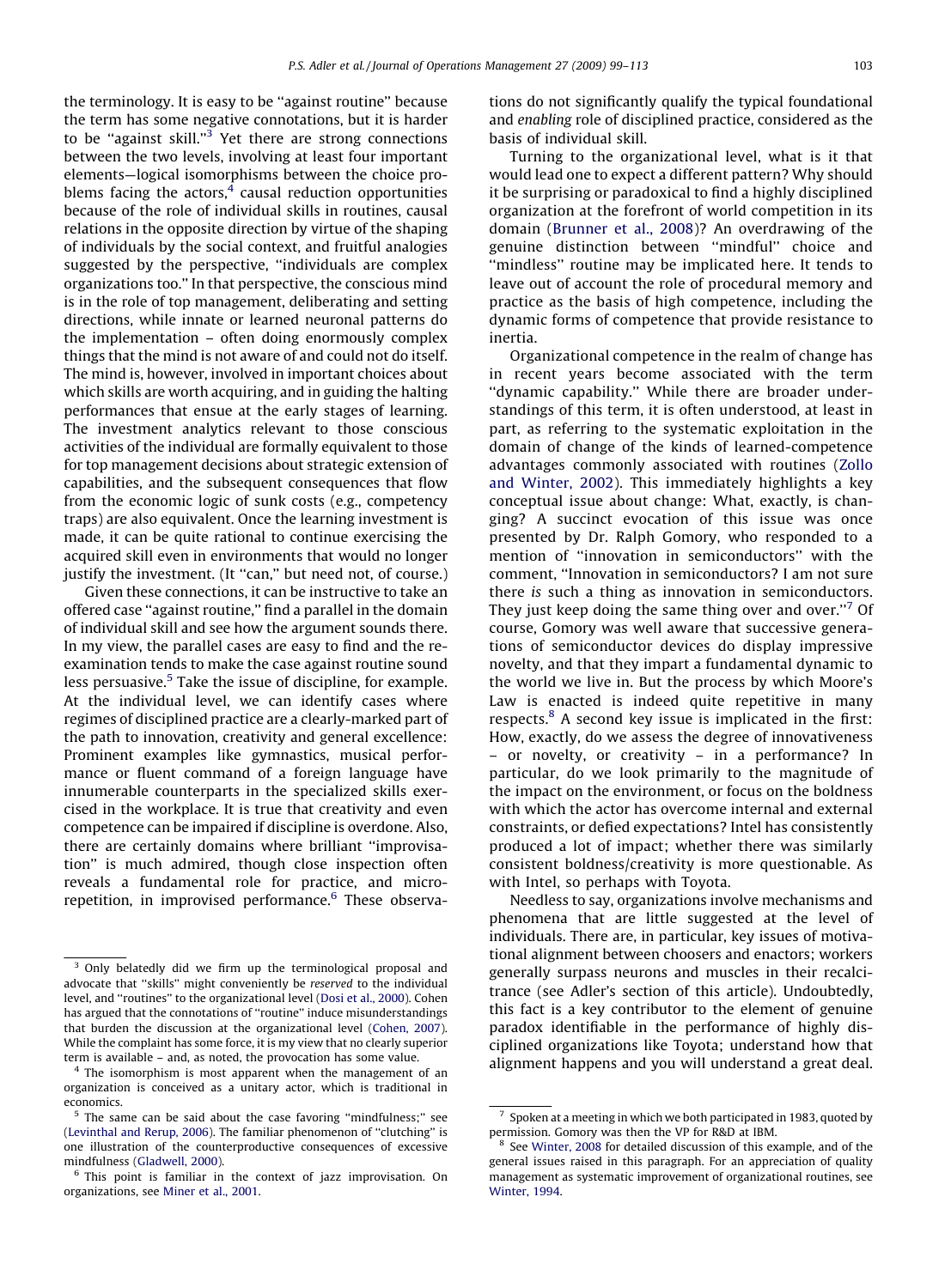There are also important issues of differential complexity, and of scale, and key differences in the mechanisms of perception. In my view, these distinctively organizational features are most fruitfully addressed in terms of how they modify patterns and conclusions familiar – and more readily researched – at the individual level, particularly those involving phenomena grounded in procedural memory. Nowhere is this approach more helpful than in understanding competence in the domain of change.

#### Perturbations and dynamic efficiency

# David James Brunner and Bradley R. Staats

[Abernathy's \(1978\)](#page-12-0) productivity dilemma arises because mature processes provide few natural opportunities for learning. In mature processes, activities proceed according to plan, accidents and exceptions are rare, and external stimuli are filtered and buffered to prevent them from disrupting routine operation. For example, work-inprocess inventory buffers insulate manufacturing activities from problems in upstream processes. When processes are stable and predictable, organizational activity validates existing knowledge, but provides no new information to enable knowledge creation [\(Peng et al.,](#page-13-0) [2008](#page-13-0)). To sustain learning under these conditions, organizations must intentionally re-introduce variance into mature processes. We term this deliberate perturbation [\(Brunner et al., 2008\)](#page-12-0).

Our theory of deliberate perturbation emphasizes dynamic efficiency. By sacrificing some efficiency in the short term, organizations may be able to sustain innovation and adaptability. If innovation yields increased efficiency in subsequent periods, then deliberate perturbation may be a dominant strategy leading to both higher efficiency and higher adaptability [\(Fine and Porteus, 1989](#page-13-0)). To achieve this, deliberate perturbation must be selective and strategic. Some processes have little scope for improvement, because their performance is and will likely remain nearly optimal. Perturbing these processes is unlikely to increase dynamic efficiency. Some perturbations indicate bottlenecks or opportunities, while others are simply distractions. Deliberate perturbation is most likely to increase dynamic efficiency when it leads directly to the creation of new knowledge that improves operational performance.

While perturbations are necessary to spark exploration, they are not sufficient. Organizations can ignore perturbations or work around them, in which case perturbations only reduce static efficiency. Alternatively, organizations can attempt to understand the causes and implications of perturbations. This choice is analogous to the decision of how to respond to a crash in a software application. A user can simply reboot the computer system, hoping the problem will not reappear, or the user can debug the application in order to understand and resolve the problem. In organizations with streamlined, stable processes, most perturbations carry valuable signals from which the organization can learn. Why did a defect appear in the output? Why did a design task require more time than expected? Why did a new product exceed sales forecasts? Many organizations assume that such perturbations are chance occurrences and ignore them, thereby passing up valuable opportunities to learn and adapt to changing environment conditions. Organizations learn from perturbations through exploratory interpretation, the process of interpreting perturbations as opportunities to explore new possibilities.

Exploratory interpretation requires the active engagement of organization members in detecting, analyzing, and drawing inferences from failures and discrepancies. Indeed such engagement is a key element of many improvement methodologies such as TQM and lean production [\(Flynn](#page-13-0) [et al., 1994](#page-13-0)). The more organization members participate in exploratory interpretation, the greater the potential for learning. Engaged en masse, learning by front-line personnel can make substantial contributions to high-level organizational performance ([Flynn et al., 1994; Loch](#page-13-0) [et al., 2007; May, 2007](#page-13-0)). Since interpretation begins within the minds of organization members, it cannot be dictated or micromanaged. To ensure that exploratory interpretation advances organizational goals, members must be committed to those goals [\(Nonaka, 1994; Loch, 2008](#page-13-0)). Otherwise, the learning that results from perturbations may be irrelevant or even counterproductive (for example, learning to game incentive systems).

Even as variance reduction leads to the productivity dilemma, it also facilitates deliberate perturbation. When processes are under tight control, the effects of perturbations can be seen more clearly, enabling organizations to better identify and understand the causal relationships between organizational activities ([Jaikumar and Bohn,](#page-13-0) [1992; Bohn, 1995; Schroeder et al., 2008](#page-13-0)). This knowledge guides the design and interpretation of subsequent rounds of deliberate perturbation, and also enables even tighter control over the underlying processes. Variance reduction, targeted re-introduction of variance, and analysis of the results form a virtuous cycle that increases efficiency and sustains adaptability.

Together, deliberate perturbation and exploratory interpretation provide mechanisms for achieving superior dynamic efficiency. When the organization deliberately perturbs a process, the resulting variance reduces static efficiency. Exploratory interpretation and ensuing problem-solving activity also imposes costs on the organization. However, the new knowledge deriving from the perturbation can be used to improve the efficiency or efficacy of the process. Our companion paper uses Toyota to illustrate how an organization uses deliberate perturbation and exploratory interpretation to attain exceptional dynamic efficiency ([Brunner et al., 2008](#page-12-0)). For example, Toyota shrinks work-in-progress inventory buffers to identify the weak links in its supply chain. By focusing attention on strengthening these links, Toyota can efficiently reduce the total inventory in its supply chain [\(Fujimoto, 1999; Fullerton and McWatters, 2001\)](#page-13-0). Based on Toyota's performance, it appears that the learning occasioned by the perturbations quickly outweighs the costs of the resulting brief disruptions. The increase in dynamic efficiency more than compensates for the decrease in static efficiency.

Deliberate perturbation need not be mindful. Organizations can create routines that induce perturbations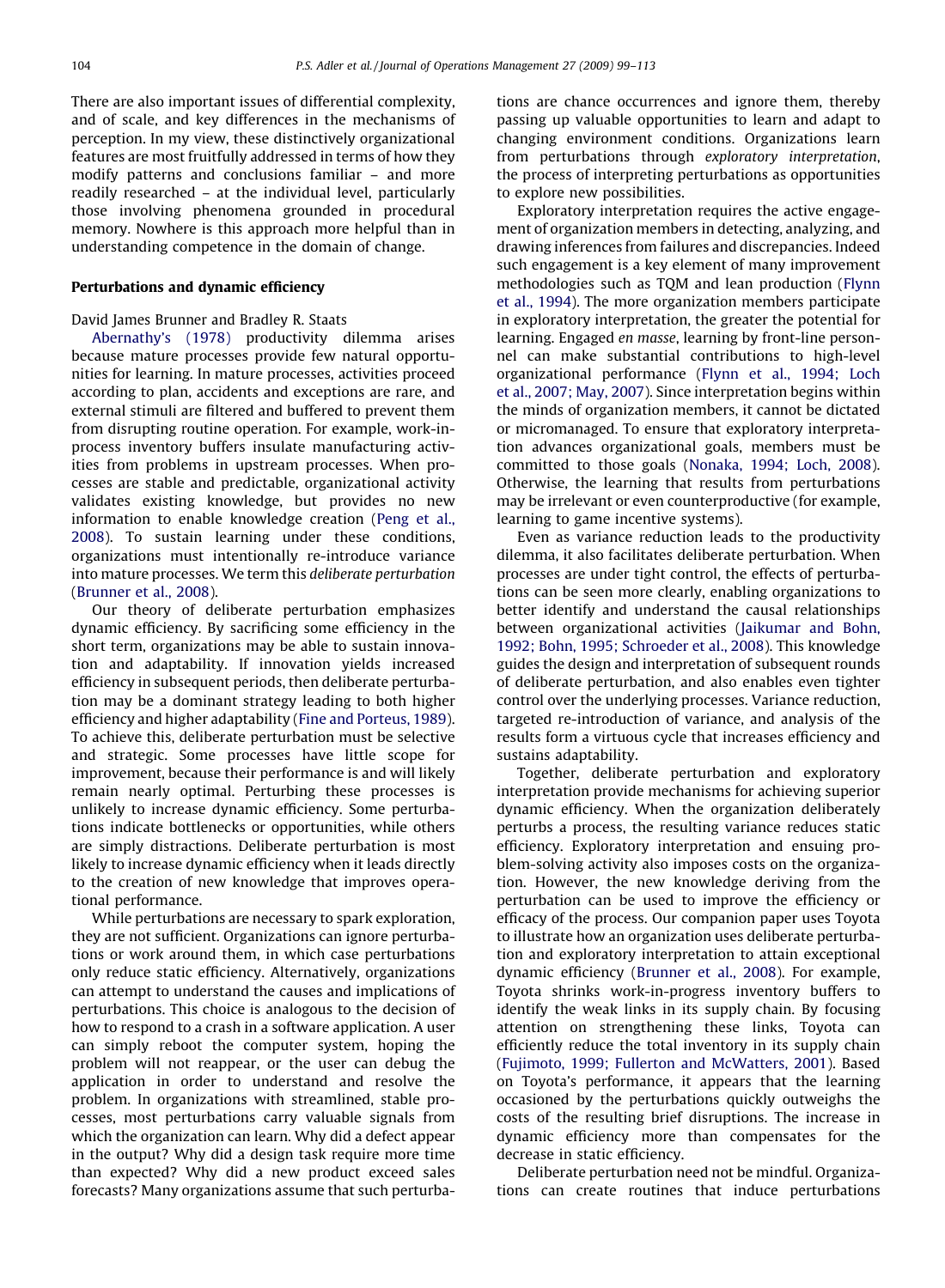automatically, without conscious choices by employees. MacDuffie describes how processes at Toyota are designed to draw attention to problems and occasion learning (this article). Toyota's operating system generates a constant stream of perturbations that employees are tasked with interpreting. Winter theorizes that such routines can underpin dynamic capabilities (this article). While routines that automatically induce perturbations can certainly help sustain exploration, consciously induced perturbations may also be essential, especially for high-level exploration. Radical new product development initiatives like the Lexus luxury brand and the Prius hybrid are not triggered by shrinking buffers or andon cord pulls; rather, they derive from intentional actions by senior managers ([Dawson, 2004; Osono et al., 2008\)](#page-13-0).

The problem of achieving dynamic efficiency is further complicated by the relationship between process adaptability and high-level exploration. When processes are adaptable, they semi-autonomously reconfigure themselves to support changes in high-level strategy and in other interdependent processes. Thus adaptability in a process increases dynamic efficiency not only by improving the performance of the particular process over time, but also by contributing to better system-level performance. When implications for system-level performance are taken into account, deliberate perturbation may be efficiency-enhancing even when the costs outweigh the value of learning for a particular process in isolation.

The challenge for organizations is to design systems that increase dynamic efficiency through deliberate perturbation and exploratory interpretation. In contrast to static efficiency, which can often be framed as a deterministic optimization problem, there are many approaches to deliberate perturbation with the potential to increase dynamic efficiency. Experimentation may be the only way to determine whether a particular approach works. The theory clearly predicts, however, that the absence of perturbations or the failure to learn from them will prove suboptimal over time.

# Expansion and integration: how contradictory forces sustain productive tension at Toyota

Emi Osono and Hirotaka Takeuchi

The productivity dilemma emerges from the inherently contradictory natures of exploration and exploitation. Based on empirical research that includes over 200 interviews in 11 countries, we find that Toyota transcends the productivity dilemma by seeking a higher-order resolution to conflicting forces ([Osono et al., 2008](#page-13-0)).

During the course of our 6-year research, we discovered that unearthing Toyota's inner workings was like peeling an onion and never reaching the center. After peeling many layers and making seemingly conflicting observations, we realized the company actively embraces and cultivates contradictions instead of passively coping with them. Toyota actually thrives on paradoxes; it harnesses opposing propositions to energize itself.

The breakthrough occurred when we realized that these contradictions, opposing characteristics, and paradoxes were central to our investigation. While other companies still function according to the logic of the industrial age and stamp out such differences, at Toyota they are a way of life. As a car manufacturer, Toyota is the quintessential industrial firm, represented by the famous Toyota Production System (TPS), its quality management system, its supply chain management system, and its differing approaches to product development (e.g., concurrent engineering and heavy-weight project managers). At the same time, it is staging a successful transition to the postindustrial, knowledge age.

In the industrial age, contradictions were commonly viewed as characteristics to be avoided or eliminated. In the knowledge age, however, new knowledge is created by reconciling our unique perspective with those of others who disagree with us ([Nonaka and Takeuchi, 1995;](#page-13-0) [Takeuchi and Nonaka, 2004](#page-13-0)). Recognizing opposing insights is essential to understand the organic whole. Toyota deliberately forces contradictory viewpoints within the organization and challenges employees to find solutions by transcending differences rather than by resorting to compromises.

During the first phase of our research, we uncovered six major contradictory tendencies.

- (1) Toyota moves slowly, yet it takes big leaps.
- (2) Toyota is frugal, but it splurges on key areas.
- (3) Toyota's operations are efficient, but it uses employees' time in seemingly wasteful ways.
- (4) Toyota grows steadily, yet it is a paranoid company.
- (5) Toyota has a strict hierarchy, but it gives employees freedom to dissent.
- (6) Toyota insists internal communication be simple, yet it builds complex social networks.

Once we realized that contradictions are central to Toyota, we tried to identify the underlying forces that cause them. After we had written six case studies, a pattern finally emerged. We identified six forces that cause contradictions inside the company.

Three of the six forces of expansion lead Toyota to instigate change. They force employees to think about how to reach new customers, new segments, and new geographic areas as well as how to tackle the challenges of competitors, new ideas, and new practices. Not surprisingly, they make the company more diverse, complicate decision making, and threaten its control system. To prevent the winds of change from blowing the organization apart, Toyota also harnesses three forces of integration. They stabilize the company, help employees make sense of the complex environment in which they operate, and perpetuate Toyota's values and culture.

#### Forces of expansion

''This is how we do things here'' is a common refrain in every organization. Established practices become standardized and create efficiencies. Over time, however, those methods can prevent an organization from exploring new ideas and trying new things [\(Osono et al., 2008\)](#page-13-0). Toyota prevents rigidity from creeping in through the following three forces of expansion: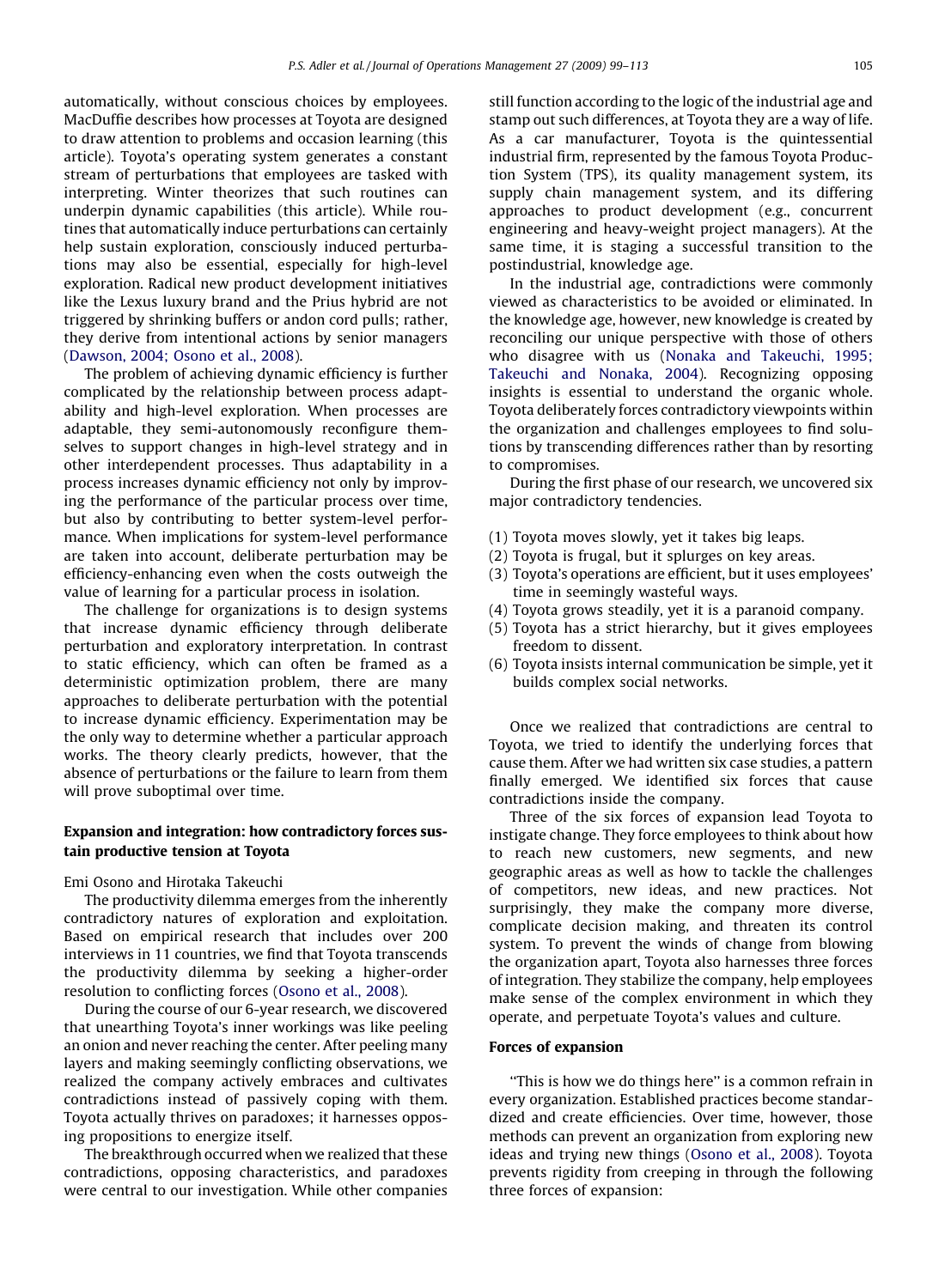#### Impossible goals

Toyota sets goals for itself that most would consider impossible to achieve, knowing full well that the means to achieve them may not exist. For example, President Katsuaki Watanabe has said that his goal is to build a car that makes the air cleaner, prevents accidents, makes people healthier and happier when they drive it, and gets you from coast to coast on one tank of gas. By setting nearunattainable goals, Toyota's senior executives push the company to break free from established routines.

# Experimentation

Toyota's eagerness to experiment helps it clear the hurdles that stand in the way of achieving nearunattainable goals. Toyota has found that a practical way to achieve the impossible is to think deeply but take small steps—and never give up. It operates on the premise that every original plan for a project is imperfect and incomplete, as it found out when it set out to develop what is now known as Prius in 1993. The first hybrid engine would not start. When a subsequent model did, the prototype moved only a few hundred yards. In later models, the battery pack shut down whenever it became too hot or cold. If the original plan does not work, the project team learns from the experience, modifies the plan, and tries again and again. By encouraging employees to experiment, Toyota moves out of the comfort zone and into uncharted territory.

### Local customization

Toyota does not adapt its automobiles to local needs, nor does it consolidate its products and operations to a global standard. It customizes both products and operations to incorporate the sophistication and diversity of local markets around the world, as in the case of Scion in the U.S., Yaris in Europe, and the IMV (Innovative International Multipurpose Vehicle) in Asia. The IMVbased cars were the first that Toyota produced overseas (in Thailand, Indonesia, Argentina, and South Africa originally) without first making them in Japan. They rendered the Made-in-Japan label irrelevant, which many executives thought was too risky since it had become synonymous with quality. However, Akio Toyoda, then in charge of sales and production in Asia, launched a personal crusade to persuade employees that the company should replace Made-in-Japan with Made-by-Toyota.

## Forces of integration

While the forces of expansion extend Toyota's organizational, geographical, technological, and knowledge boundaries, three forces of integration weave the company together and keep it from spinning out of control. The following three forces perpetuate its culture and stabilize the company's expansion and transformation:

## (1) Founders' philosophies

While Toyota is not alone in having core values originating with its founders, it is unique in the way it inculcates and ritualizes them in practices designed to test and reinforce their relevance every day. Core values are born from the historic words of the founders, such as the following:

- ''Bear a hundred times, strengthen yourself a thousand times, and you will complete your tasks in short order,'' by Sakichi Toyoda, who created the parent Toyoda Automatic Loom Works.
- ''Customers first, dealers second, and factory last,'' by Shotaro Kamiya, who developed the company's sales network.
- "Ask 'why' five times," by Taiichi Ohno, the creator of TPS.

Toyota began to organize and document these values and eventually published them in The Toyota Way 2001 handbook as a tool to help its employees cope with the uncertainties of constant change. These core values have withstood the test of time to define, shape, and give stability to Toyota's corporate culture.

#### (2) Nerve system

Toyota's intricately layered network of open communication, referred to within the company as the ''nerve system,'' tries to preserve a small-town feel throughout Toyota's vast organization by ensuring ''everybody knows everything.'' Information flows freely up and down the hierarchy and across functional and seniority levels, extending outside the organization to suppliers, dealers, and customers. What is unique in this day and age of digitization is the fact that the company has created this ''interconnected'' world primarily through analog means, mainly through face-to-face personal interactions. What is also unique is the fact that its communication system is open to criticism. Employees feel safe, even empowered, to voice contrary opinions and contradict superiors. Every employee enjoys the prerogative to ignore the boss's orders or not take them too seriously. Confronting your boss is accepted and bringing bad news to the boss is encouraged.

#### (3) Up-and-in human resource management

In the conventional up-or-out human resource management practice, employees are expected to achieve, and poor performers are weeded out. Toyota's up-and-in treatment of employees guarantees them long-term employment and emphasizes continuous development of employee skills and experience. Employees are allowed to fail, and performance evaluation emphasizes learning over immediate results. A quintessentially Toyota measure of manager performance is persistence or resilience. The company sees this as part of its DNA, describing it as nebari tsuyosa, which translates literally as adhesive strength. Toyota's evaluation criteria are particularly relevant in automobile manufacturing, where various types of expertise are essential to success. It is not the kind of company where a few shine. Up-and-in human resource management ensures the stability of the workforce and fortifies corporate memory, as employees stay longer within the organization.

The six forces of expansion and integration complement each other in opposition and create complex dependencies that drive Toyota to a state of disequilibrium. Any change in one of the forces disrupts this state, creating a tension that serves as a catalyst to send the company off to a new trajectory.

One of the main reasons why companies fail today is their tendency to kill contradictions, opposites, and paradoxes by sticking to old routines created by their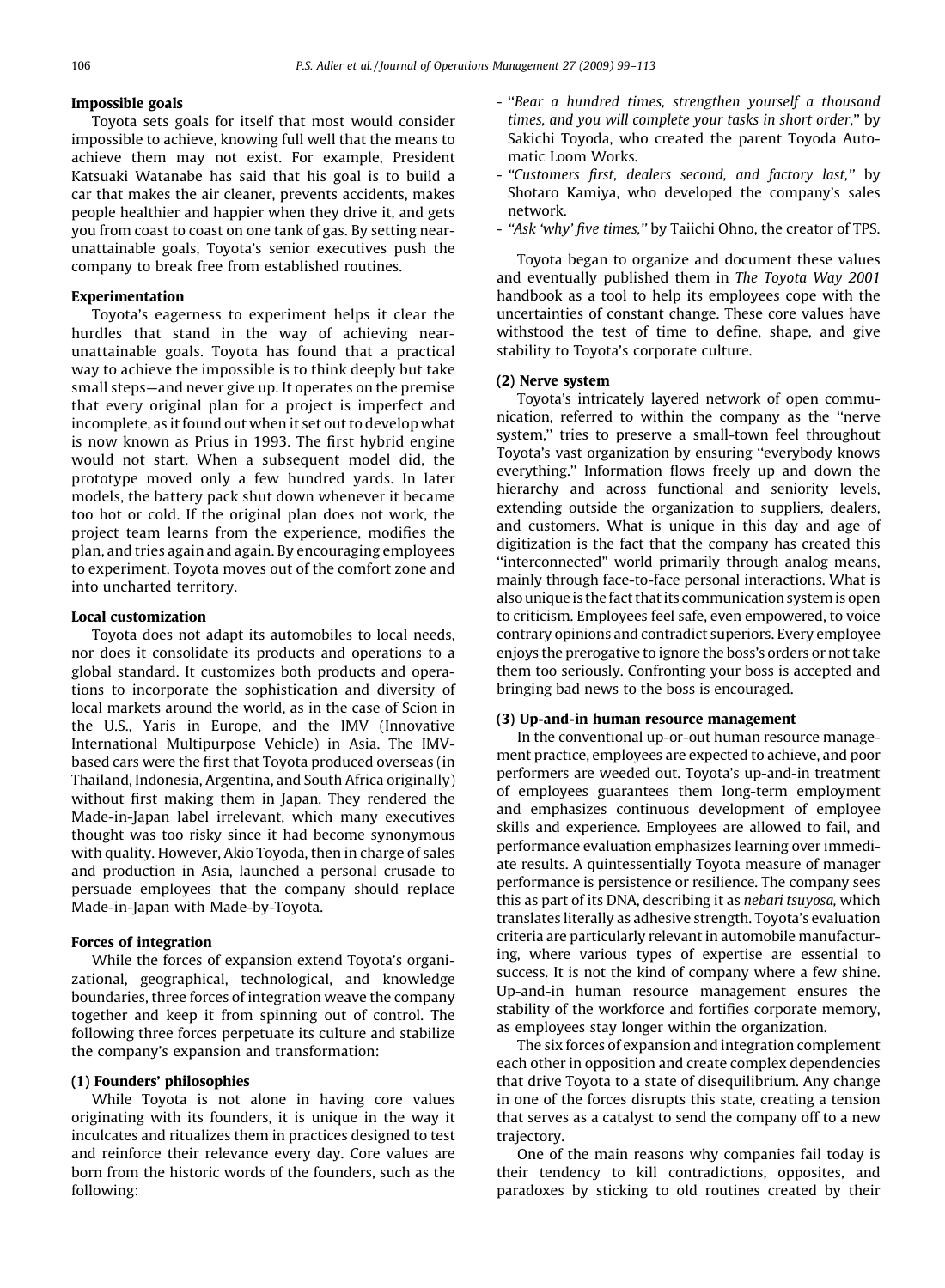past success. In contrast, Toyota relentlessly pits opposing forces against each other to realize continuous improvement and constant renewal. As a mature organization, Toyota tries to remain dynamic by being a ''green tomato,'' in which the potential to develop still lies ahead. This is a mirror of human creativity – always growing and always incomplete.

When times are good, the six contradictory forces are self-generated and deliberately imposed. They drive Toyota to the ''extreme,'' a state of disequilibrium where radical contradictions coexist, propelling it away from its comfort zone and creating healthy tension and instability within the organization. When times are bad, as is now the case, market forces drive Toyota to the extreme. This tension becomes the catalyst to find new solutions beyond contradictions. Not in compromise or balance, but in higher levels of resolution.

# Exploration, exploitation, and continuous learning: Toyota and bypassing dichotomies

John Paul MacDuffie

The need to balance exploration and exploitation is a powerful imperative in literature on strategy, organizations, and operations management, evoked to explain why the strengths of thriving firms can become weaknesses. As articulated by [Abernathy \(1978\),](#page-12-0) the ''productivity dilemma'' occurs because firms persist in improving efficiency with respect to the capabilities that originally made them successful. The resulting rigidities of mindset, routines, and expertise drive out exploratory innovations that could spur adaptation to environmental change ([Benner and Tushman, 2003](#page-12-0)). From this perspective, process improvement is the handservant of exploitation and the enemy of exploration.

A contrasting argument is that firms following a particular organizational approach can utilize process improvement to achieve exploration/exploitation balance. [Adler and Borys \(1996\)](#page-12-0) agree that a coercive bureaucracy will ossify routines as standard operating procedures that become rigid mindguards, but argue that an enabling bureaucracy will instead utilize meta-routines (routines for changing routines) to avoid ''iron cage'' bureaucratic constraints. [Brunner et al. \(2008\)](#page-12-0) claim that disciplined organizations can deliberately perturb organizational routines to force fresh interpretations of problems and move from exploitation back to exploration.

Toyota provides a valuable empirical context for assessing this debate. The Toyota Production System (TPS) does rely on meta-routines that prompt changes in routines, stimulate organizational learning, and yield considerable exploration. Still, in my view, Toyota's approach is far removed from the Brunner et al. notion of deliberate perturbations. Instead, Toyota eschews dichotomies like ''exploration/exploitation'' conceived as tradeoffs. Toyota's managers look past tradeoffs to find new ways of framing issues, using metaphors that frame opposing forces as integrally related. In the words of [Chamberlin \(1965, original is 1890\)](#page-13-0), ''the mind becomes possessed of the power of simultaneous vision from different standpoints'' (p. 756); integrative solutions

emerge that are not ''either-or'' but transcend the distinction ([Martin, 2007\)](#page-13-0).

Consider the tradeoff between productivity and quality, as taught to generations of students in OR/OM courses. Joseph Juran's ''cost of quality'' model showed how failure costs can decline with attention to quality until they are overtaken by the increasing costs of appraisal and prevention, at which point total costs begin to rise. The point at which reduced failure costs intersect with rising appraisal costs may fall well short of achieving 100% conformance quality.

Toyota's [Ohno took a different approach \(1988\).](#page-13-0) He conceived of the production system as having one overarching goal: the reduction of muda, the Japanese word for waste. If quality defects are viewed as one form of waste, then the same processes that would eliminate cost inefficiencies – waste of motion, materials, or space – would also eliminate defects. What this reframing does is to shift the tradeoff point to the right, creating a large space in which to achieve ''win–win'' gains of improved productivity and improved quality; in essence, this accumulation of capabilities shifts the performance frontier outward ([Cole, 1992; Flynn and](#page-13-0) [Flynn, 2004](#page-13-0)).

How does Toyota's bypassing of dichotomies apply to the exploration-exploitation dichotomy? Toyota pursues continuous learning in every aspect of how its organization operates. This approach advances both exploitation (i.e., smarter, better, more efficient utilization of established products, processes, capabilities) and exploration (i.e., creative search in domains far from existing routines that stimulates adaptive change and achieves breakthrough problem-solving that expands performance frontiers), without differentiating these goals.

Toyota bypasses this particular dichotomy by relying on five mechanisms for continuous learning. Learning at Toyota is ubiquitous (across the entire organization and all the time), **automatic** (occurring without direct management intervention), *iterative* (following a disciplined movement between phases of standardization and experimentation),  $gap-driven$  (where the gap is defined by the space between the ''current situation'' and the ''ideal state"); and framed around "problems as opportunities" (stimulating positive cognitive biases and legitimizing difficulties and failures as valid inputs to the learning process).

Ubiquitous: Continuous learning is based on the premise that all organizational members can and should be active cognitive contributors. At Toyota, this occurs through the process known as kaizen, or ''continuous improvement.'' Kaizen does not acknowledge any distinction between exploitation and exploration; nor do managers decide when to initiate kaizen through deliberate perturbation. The incremental improvements that emerge virtually without interruption cumulatively yield substantial adaptations incorporating new knowledge, not static exploitation. These small steps also provide the foundation for big jumps, which Toyota calls kakushin, that are more immediately recognizable as innovation. Kaizen and kakushin are not two different processes based on the intended magnitude of change ([Womack and Jones, 1996](#page-14-0))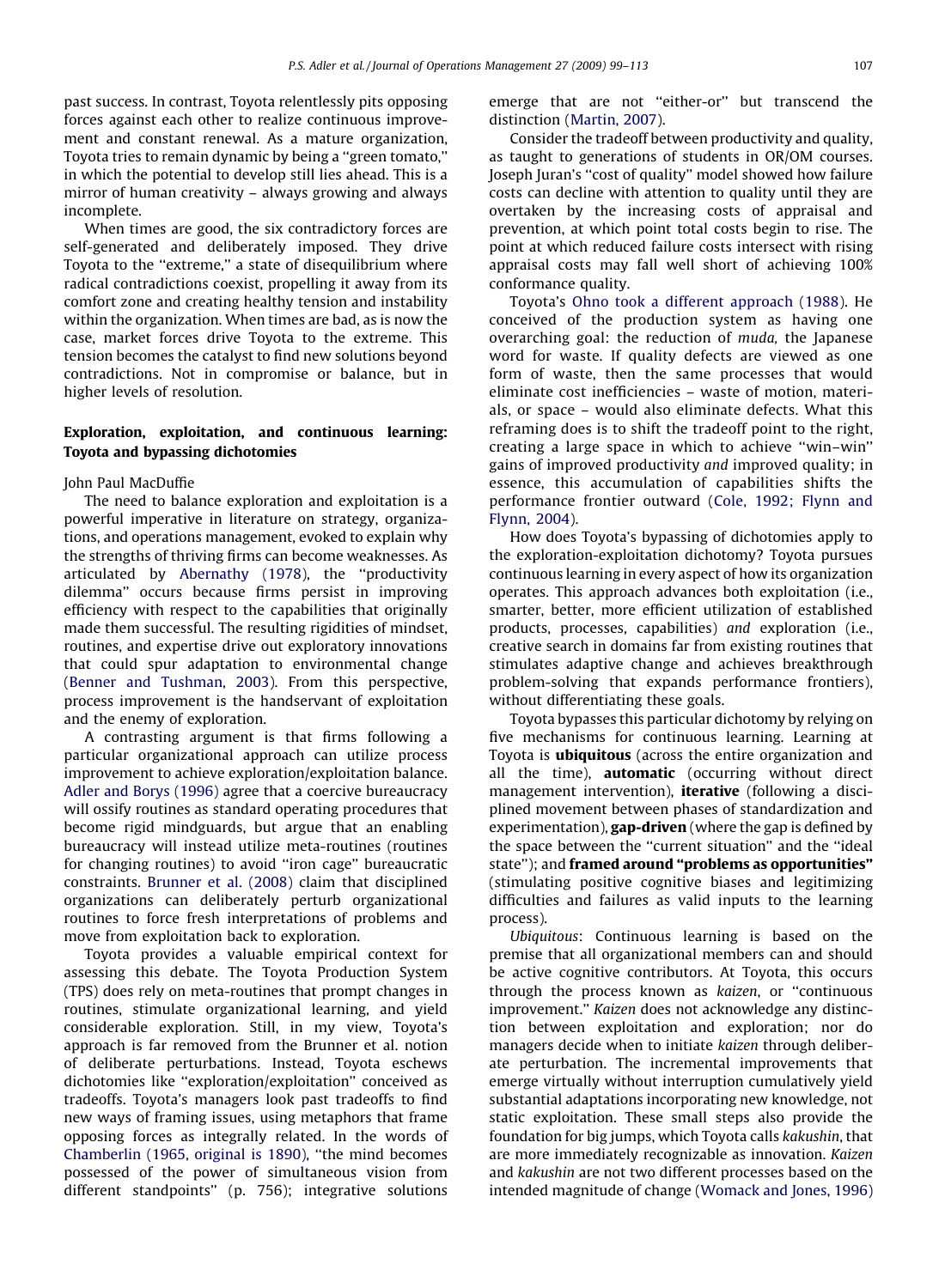but different outcomes from the same process, dependent on how problems are framed.

Automatic: Automaticity of learning at Toyota starts with the belief that the status quo should be automatically, continuously, and skeptically scrutinized to assess whether it is the best course for the future. This belief, fundamental to kaizen, resonates strongly with the writings of Pragmatist philosophers such as John Dewey [\(Helper et al., 2000\)](#page-13-0). Consider the Toyota Production System's (TPS) focus on elimination of waste, or muda, and its belief that all buffers (e.g., inventories of parts and inprocess units; post-process repair areas; utility workers; backup machines) are muda. Buffers represent a cost, but the real reason buffers are muda is that they hide problems. An ample inventory of spare parts allows a defective part to be quickly replaced, providing no pressure to find out exactly why that part was defective. In contrast, TPS's ''zero buffers'' policy, which keeps parts inventory very low, forces problems immediately and continually to the surface.

Another source of automaticity at Toyota is the principle of jidoka, also known as ''autonomation'', in which manufacturing equipment is designed to stop automatically if a problem occurs. An organizational equivalent to technology-based jidoka is provided by authorizing workers to "stop the line" when they spot a quality problem, triggering immediate problem-solving. Management's responsibility is not to direct employees on when to stop the line, but to make sure automatic responses do not degrade; for example, a decline in the number of line stops is cause for concern because it means problems are staying hidden. Administrative processes are also designed for jidoka, with similar attention to making problems automatically and immediately visible. In contrast with routines that reinforce fixed templates for action, these processes generate knowledge that is ''new'' because it would not otherwise be surfaced.

Iterative: One paradox of the Toyota Production System is that it is at once an extreme application of the principles of Taylorism, yet at the same time, it overturns key aspects of Taylorism. A premise of TPS is that to improve a process you must understand it, and that you cannot understand it without fully specifying it. The TPS methodology of ''standardized work'' specifies details of operational routines that would make Taylor proud ([Adler, 1993b](#page-12-0)). Yet contrary to Taylorism, thinking by workers is encouraged, not discouraged. Line workers and team leaders, not specialists, do the industrial engineering to standardize processes. Once a process is standardized, anyone can suggest ways to change the standard to improve its performance vis-à-vis various metrics (e.g., cost/quality/safety). This is approached as an experiment [\(Spear and Bowen, 1999](#page-13-0)), with ''before'' and ''after'' data rigorously analyzed; engineers have an important role here. If the proposed countermeasure demonstrably leads to better performance, it becomes the new standard.

Toyota's rigorous approach to evaluating countermeasures proposed by employees foreshadowed the increasing analytical precision in the evolution of quality management methodologies, e.g., from TQM to Six Sigma [\(Zu et al., 2008\)](#page-14-0). But under TPS, this cycle does not end with implementation of the best experimental results. Establishing the new standard is the signal that new proposals for change are again invited.

Gap-driven: Toyota repeatedly applies its PDCA learning cycle (Plan, Do, Check, Action) at both operational and managerial levels ([Osono et al., 2008](#page-13-0)). This approach, rooted in the quality prescriptions of W. Edward Deming, is often associated with an incremental problem-solving approach. But at Toyota, it can also provide the basis for exploration rather than exploitation. The critical step results from pinning down the Current Situation and then envisioning the Ideal Situation, to define the gap. When the Ideal Situation is envisioned as very far distant from the Current Situation, the resulting gap definition can be very wide indeed. Definition of the gap and induction from the problem determines the appropriate countermeasures and the range/reach of their impact. When executives apply this approach to challenging, often ambiguous business challenges, with an ambitious Ideal Situation as part of gap definition, the process stimulates exploration, not least by highlighting the inadequacy of countermeasures based on exploitation. Ultimately, the process of PDCA problemsolving blurs the line between ''explore'' and ''exploit'' because of underlying commonalities in how countermeasures are sought after the gap is defined – whether that gap is large and strategic or small and operational.

"Problem as opportunity": At Toyota, problems are seen as learning opportunities. When problems occur, whether internal or external, accidental or the result of plans gone awry ([Fujimoto, 1999\)](#page-13-0), Toyota's managerial philosophy encourages managers to pursue them as chances to learn. At many organizations, this is difficult because individuals and groups fear bringing forward problems for which blame could be assigned. Toyota aims to remove the stigma associated with identifying or causing a problem in order to provide psychological safety ([Edmondson, 1999](#page-13-0)). The dissecting of failures and exploring of past ''dead ends'' is encouraged to find new ways to tackle complex problems. This activity leads to more motivating job design, by boosting skill variety and task identity as well as self-efficacy and work facilitation ([de Treville and Anto](#page-13-0)[nakis, 2006\)](#page-13-0). The ''problem as opportunity'' framing triggers positive cognitive biases (wider search, more information-sharing) in comparison with ''problem as threat'' framing [\(MacDuffie, 1997\)](#page-13-0). Supporting this framing is a culture of high awareness about unresolved problems. This culture grows partly from Toyota's predilection for setting ambitious, near-impossible goals; for example, ''zero defects'' in terms of quality, ''zero buffers'' in terms of inventory management. This preoccupation with unaddressed problems helps prevent complacency ([Liker, 2004; Osono et al., 2008\)](#page-13-0).

What Toyota teaches us: Toyota teaches us that there are many advantages in bypassing the ''explore-exploit'' dichotomy to focus on continuous learning. Rather than managers having to make frequent choices about when and where to undertake deliberate perturbations, Toyota finds it simpler and more powerful to develop ubiquitous learning, triggered automatically, that iterates between standardization and experimentation. Toyota's process of gap definition yields a mix of exploit and explore, without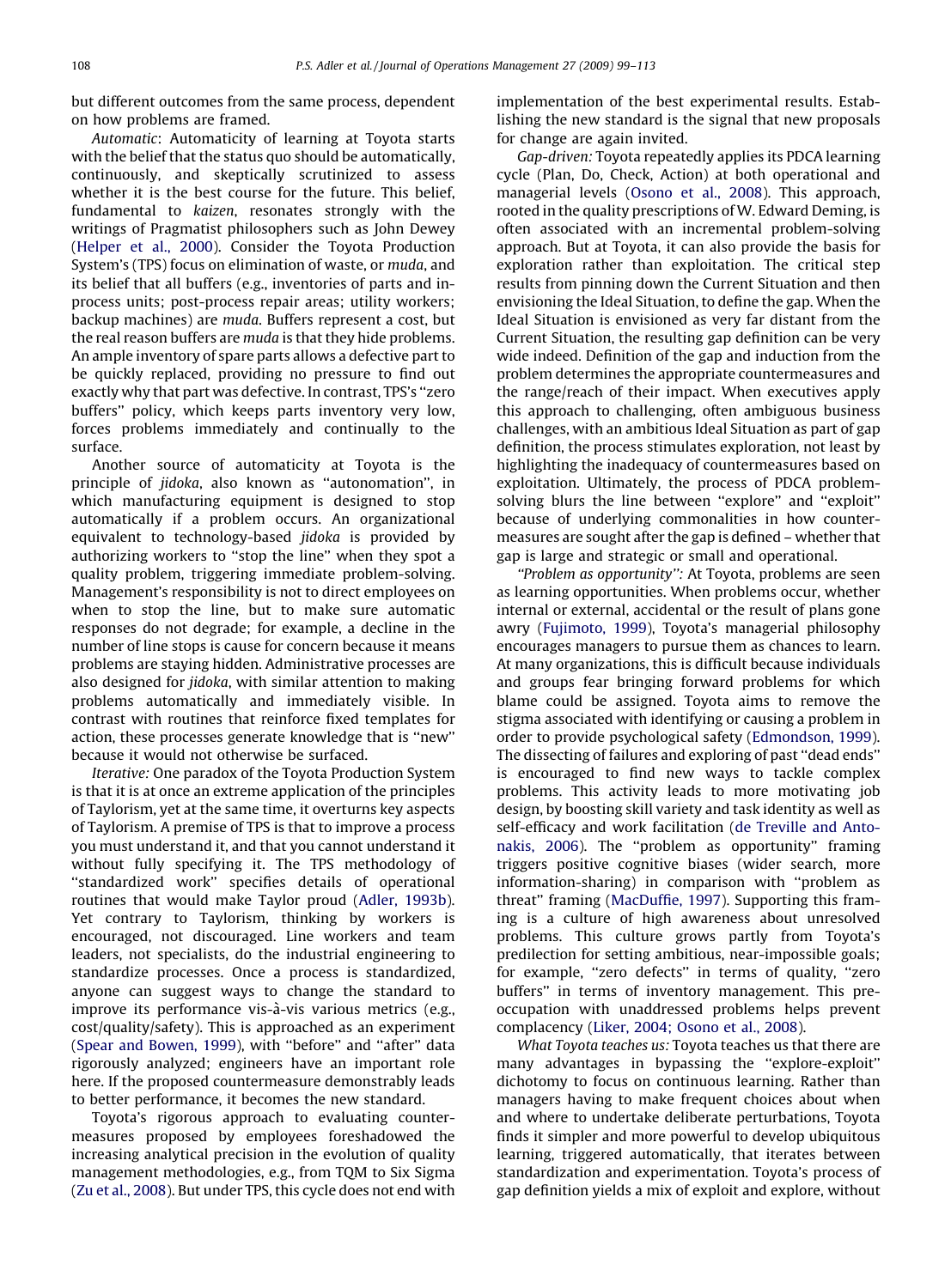actually making this distinction. The subsequent process of inductively finding countermeasures is fundamentally the same in either case, even though a gap definition that points toward ''explore'' demands a different cognitive process than a gap addressed by ''exploit.'' Finally, Toyota's culture sees ''problems as opportunities'' and helps overcome natural human and organizational biases against being linked to failure.

At a moment in time when Toyota has just passed General Motors to become the largest automaker in the world (and when General Motors is threatened with possible bankruptcy), we can draw broader implications from this analysis. Toyota teaches us that capabilities matter but that dynamic capabilities matter most. Toyota invests in the human resource practices that boost employee motivation, skill, and adaptability; provides extrinsic and intrinsic rewards for participating in kaizen; creates a culture of psychological safety around the surfacing of problems; and makes a strong and visible commitment to employment stability. In return, Toyota's employees make the transcending of the exploitation/ exploration dichotomy possible through their cognitive contributions – skeptically scrutinizing and improving routines; addressing gaps, large and small, between current practice and a desired future state; and internalizing a high aspirational level for individual and collective goals.<sup>[9](#page-10-0)</sup>

Furthermore, Toyota is perhaps the best existing example of the adage that ''processes trump products'' with respect to long-run competitiveness. Toyota's slogan ''Good Thinking, Good Products'' (dating back to 1953, just as the company began to emerge from its own brush with financial collapse) suggests that good processes are a precondition for good products. While a brilliant inventor can provide the product idea that can rocket a firm to success, it is through the systematizing of processes that a company manages to get beyond the boom and bust cycles of unpredictable product markets. Managing processes effectively, as a dynamic capability, means orchestrating a complex combination of people and their motivation; knowledge and skill situated throughout the organization; coordination grounded in how well underlying relationships are managed ([Gittell,](#page-13-0) [2002](#page-13-0)); and technology which, approached through a continuous learning mindset, can appreciate in value over time rather than depreciating ([Shimada and](#page-13-0) [MacDuffie, 1998\)](#page-13-0). In our enchantment with ''explore'', we tend to lionize product innovators. Toyota suggests that we should expect the lifetime achievement awards to go to process innovators.

# Ambidexterity as a solution to Abernathy's productivity dilemma: a Marxist view

# Paul S. Adler

Recent research has argued that the productivity dilemma described by Abernathy–the trade-off between efficiency and innovation, between exploitation and exploration – can be overcome by organizational ambidexterity. There is an emerging consensus that while such ambidexterity is hard to achieve, it is not, pace Abernathy, impossible. Toyota' provides an existence proof that such ambidexterity is indeed feasible (e.g., [Brunner et al., 2008](#page-12-0)).

The present note challenges the established understanding of why such ambidexterity is hard to achieve. I think that this understanding reflects the combination of (1) a correct assumption that efficiency requires a bureaucratically structured organization, and (2) a widely accepted but incorrect assumption that bureaucracy is antithetical to innovation.

In a series of studies, I have built on Gouldner (1954; 1955) to argue that bureaucracy can be compatible with innovation so long as bureaucracy takes an ''enabling'' form – so long as it is designed and used as a tool rather than as a weapon or as a ceremonial mask (see [Adler,](#page-12-0) [1993a, 1999, 2001; Adler and Borys, 1996; Adler et al.,](#page-12-0) [1999](#page-12-0)). The productivity dilemma view assumes a onedimensional spectrum of organization design alternatives which contrasts organic/innovation-oriented and bureaucratic-mechanistic/efficiency-oriented structures; I argue that we are better served by a model with two independent dimensions—the degree of formal structuring (low versus high bureaucratization) and the type of social structure (low versus high trust). Where tasks are more routine, then, to be sure, we need relatively more bureaucratic structuring; but even where the key tasks are much less routine, such as is the case where the main goal is exploration and radical innovation, there is still much that bureaucratic structuring can contribute to both efficiency and creative effectiveness – so long as bureaucracy takes this enabling form based on high levels of trust.

This formulation, however, is inadequate: it does not capture the deep ambivalence that field researchers have repeatedly documented when they ask workers about their experience of bureaucracy (e.g., [Adler, 1993a](#page-12-0)). To take a specific example at Toyota: the ''standardized work'' process for involving workers designing their jobs is a powerful learning meta-routine, and workers appreciate – and typically reciprocate – the trust invested in them by managers who mobilize workers in this process; but that trust is easily undermined when workers on the assembly line find that the process has led to intensified work as non-work time is progressively eliminated. Taiichi Ohno – a key figure in the development of the Toyota Production System - had a nickname, Taiichi "Oh no!" because whenever he visited a plant, workers would stiffen in anticipation of yet another round of workforce reductions, yet another turn of the screw in the never-ending intensification of work that is such a central feature of the Toyota Production System ([Wickens, 1993\)](#page-13-0).

Perhaps, therefore, it is not surprising that serious field research continues to debate whether ''lean production'' is

<span id="page-10-0"></span><sup>&</sup>lt;sup>9</sup> Toyota's dramatic increase, in recent years, in its percentage of temporary and contract workers raises questions about how much this will imperil the distinctive TPS problem-oriented culture. Toyota claims that these ''impermanent'' workers are trained with ''permanent'' workers, integrated with them in terms of work tasks, and expected to participate in kaizen. Yet it seems likely that the psychological contract with the temporary/contract workers must be different in ways that could undermine both the quantity and quality of their cognitive contributions.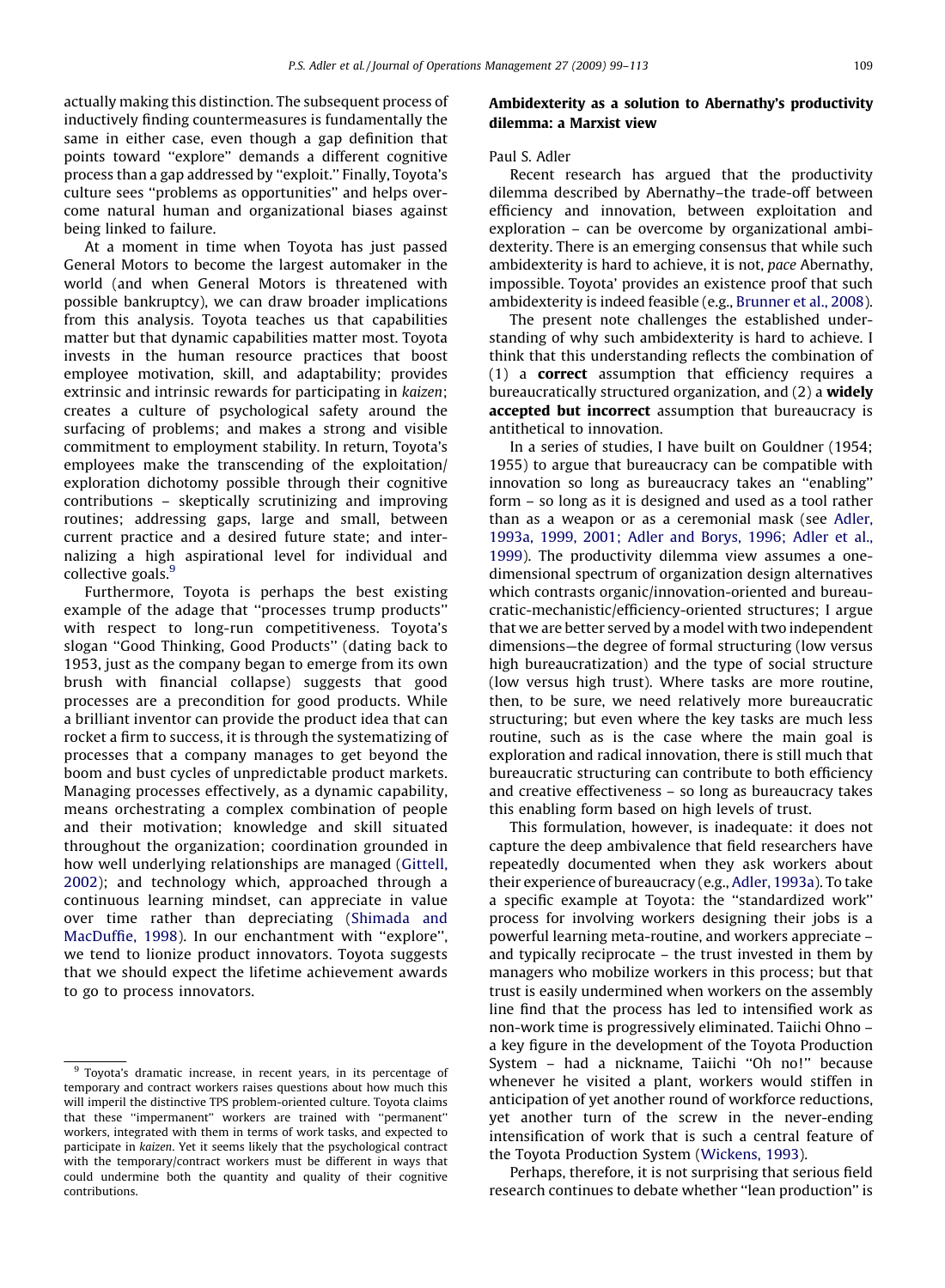in practice enabling and empowering or functions as a coercive means of domination and exploitation<sup>[10](#page-11-0)</sup> (e.g., [Schouteten and Benders, 2004](#page-13-0)). I propose that we take this continued debate as a replicated finding: some organizations may use bureaucracy one way more than another for a given period of time; but the evidence, taken as a whole, tells us that bureaucracy is essentially (actually or potentially) two-sided, both enabling and coercive. If so, we need a way to theorize this ambiguity.

In looking for a better theory, my recent work follows Gouldner back to Marx. My reading of Marx [\(Adler, 2007](#page-12-0)) leads me to suggest that if bureaucracy is by nature both enabling and coercive, it is because bureaucracy is simultaneously a technology for coordination – thus part of what Marx calls the ''forces of production'' – and a social relation of exploitation and domination – and thus part of what Marx calls the "relations of production."<sup>11</sup> These two aspects of bureaucracy coexist in a form that Marx calls a ''real contradiction.''[12](#page-11-0)

The real contradiction between the forces and relations of production pulls bureaucracy simultaneously in opposite directions, creating a tension that is felt every day by managers and workers in the real world of work:

(1) The forces of production tend to develop towards everhigher levels of effectiveness, stimulated by the capitalist relations of production. Capitalist competition between firms and exploitation/domination within firms drive industry to incessant innovation of both radical and incremental kinds. Insofar as bureaucracy is a tool – a technology for coordinating a complex division of labor – it figures as part of the forces of production, and we should expect bureaucracy to develop along with these other forces of production. Bureaucratic systems in the form of Taylorism represented a huge advance over the prior craft and initiative-and-incentive systems: bureaucracy here focused primarily on routine manufacturing and clerical tasks. Developments over the subsequent century, including those pioneered at Toyota, introduced bureaucratic systems not only for kaizen in these routine tasks, but also for the management of improvement and innovation projects, R&D organizations, highly flexible operations, and open innovation systems.

(2) But capitalist relations of production also limit and distort the development of the forces of production. Profit pressures sometimes stimulate the development of new material and organizational technologies, and they sometimes encourage the intra- and inter-firm cooperation needed to support this development; but these profit pressures are brutal, and they just as often undermine this cooperation by turning the tool of enabling bureaucracy into a coercive weapon. Community and trust between workers and managers and between firms are required to ensure that bureaucracy is enabling; but such community and trust are very precarious given the conflictuality inherent in the intra-firm employment relation and given the rivalry and unpredictability inherent in the inter-firm relations of competition. Insofar as bureaucracy is also means of domination and exploitation, lean production under profit pressure can easily degenerate into mean production ([Harrison, 1994\)](#page-13-0). The enabling quality of lean production is thus always a precarious and ambiguous accomplishment.

The implications of this Marxist approach to ambidexterity are that (a) we do indeed have reason to assume that achieving ambidexterity is difficult, but (b) this is not because the more routine part of the task-set requires bureaucracy – which it does – and not because bureaucracy stifles innovation – which it does not, necessarily – but because the capitalist nature of the firm constantly risks undermining the cooperation and trust required to ensure that bureaucracy functions as a tool rather than as a weapon or as mask.

Ambidexterity is a capability that requires sophisticated, enabling-oriented use of bureaucratic structures. Toyota has been particularly effective in refining this organizational technology. But the market imposes its brutal discipline on Toyota as on other firms, and as an instrument of private profit accumulation, Toyota plants are always at risk of undermining ambidexterity by using bureaucracy in coercive ways.

## Conclusion

David James Brunner, Bradley R. Staats, and Michael L. Tushman

Organizations often find themselves torn between contradictory and conflicting goals. The productivity dilemma highlights the tension between a particular pair of widely held goals: efficiency and adaptability. The tension exists in many – perhaps most – organizations, though it may be obscured by temporal distance. Efficiency is observable almost immediately, while adaptability manifests itself over years or decades. Obscure or not, organizational survival depends on successfully managing this, as well as often other, sets of conflicting goals. As the perspectives in this article indicate, no simple solution has

<sup>10</sup> Note that here I am using ''exploitation'' in the Marxian sense (appropriation of value) rather than the Marchian sense referred to earlier. I see no connection between the two; but both usages are so widespread that we must simply accept the ambiguity. To avoid confusion, I will use the couple exploitation/domination when referring to the Marxian meaning.

<sup>11</sup> In Marx, the ''forces of production'' are the material means of production, the knowledge that is embedded in them, and the knowledge in the hands and heads of workers who use these means of production. The ''relations of production'' are the relations of ownership and control over these forces: capitalist ''relations of production'' are based on private property over the means of production, and thus competition between firms and exploitation of workers within firms. In this schema, ''work organization'' is part of both the forces and the relations of production. Note that this interpretation of bureaucracy is close to Weber's too, although Weber would replace ''relations of production'' with a broader construct of ''authority relations''.

<span id="page-11-0"></span><sup>&</sup>lt;sup>12</sup> Marx gets the idea of a "real contradiction" from Hegel. We usually think of contradiction as a property of logic propositions. Hegel saw contradiction as a feature of the real world, not just of our assertions about it. This is a rather fruitful way of thinking about the complexity and dynamism of social structures, although the risks of obscurantism are considerable.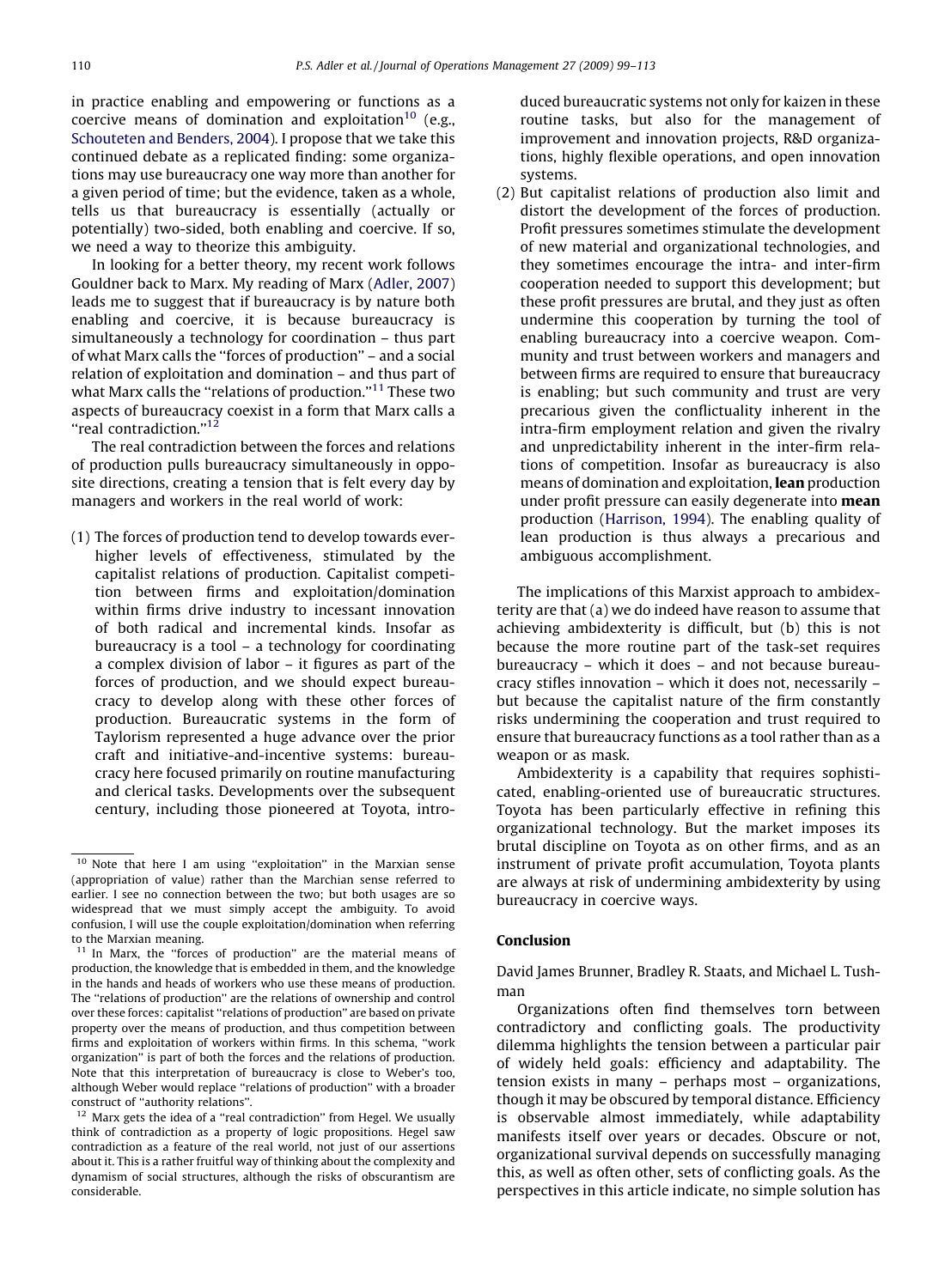yet been found for managing toward contradictory goals, but much is known about the nature of such tension and possible approaches to handling it.

The perspectives in the article identify two dimensions to the tension between efficiency and adaptability. One dimension relates to the dynamics of organizations as complex systems. Inasmuch as organizations consist of networks of coordinated, interdependent subsystems, efficiency and adaptability are fundamentally contradictory. As Tushman and Benner argue, ''Tightly interrelated activity systems activity impede anything but internally consistent change ... Dynamic conservatism comes from the system itself.'' Brunner and Staats attribute such dynamic conservatism to the tendency of tightly coupled systems to actively suppress the perturbations required for learning and exploration.

The second dimension of the tension relates to the twosided nature of bureaucracy. Adler argues that the structuring, systematizing, and rationalizing associated with bureaucracy can enable creativity and innovation. However, creativity and innovation in such a tightly coupled system requires cooperation among interdependent participants, which depends in turn on a foundation of trust. This trust is always threatened by the possibility that profit pressures may ''undermine this cooperation by turning the tool of enabling bureaucracy into a coercive weapon.'' If managers use bureaucracy as a weapon against the laborers to expropriate value, community and trust will collapse. Even a production system as carefully designed as Toyota's carries the seeds of its own destruction.

Fortunately, the conflict between exploitation and exploration can be managed. Winter observes that the conflict between efficiency and adaptability may be overdrawn: refined, efficient routines provide the building blocks for innovation. He calls attention to ''the role of procedural memory and practice as the base of high competence, including the dynamic forms of competence that provide resistance to inertia.'' On a theoretical level, Brunner and Staats propose that organizations can reconcile exploitation with exploration by intentionally destabilizing their own processes through deliberate perturbation, and by ensuring that disruptions are translated into learning and knowledge creation through exploratory interpretation. These arguments suggest that the dynamic conservatism identified by Tushman and Benner may be, at least in part, a property of inferior administrative technologies, rather than an inevitable consequence of disciplined processes.

In practice, cognitive frames provide one way to avoid dynamic conservatism. MacDuffie argues that a wellchosen frame may bypass the conflict, enabling the organization to pursue a single strategy that inherently balances the contradictory goals. In the case of Toyota, he suggests that continuous learning provides such a frame. Consistent with Adler's conception of an enabling bureaucracy, MacDuffie emphasizes the importance of active worker participation in both standardization and innovation. Osono and Takeuchi describe how setting impossible goals drives Toyota to move beyond existing routines.

<span id="page-12-0"></span>Organizational routines offer a second way to sustain exploration in the midst of intense exploitation. Osono and Takeuchi highlight the roles of experimentation and local customization in pushing Toyota beyond the domain of Tushman and Benner's internally consistent change. MacDuffie shows how the PDCA learning cycle, the TPS "zero buffers" and "zero defects" policies, and jidoka trigger exploration. Challenging economic conditions will no doubt test the robustness of these routines as well as Toyota's commitment to enabling bureaucracy: at the time of this writing, Toyota was preparing to report its first operating loss in 70 years [\(Maynard, 2008](#page-13-0)).

In conclusion, the several perspectives are generally consistent in emphasizing the importance of coexisting with contradictions. Osono and Takeuchi make this point explicitly: ''Toyota deliberately forces contradictory viewpoints within the organization and challenges employees to find solutions by transcending differences rather than by resorting to compromises.'' Such an active embrace of tension and conflict can be understood as a way to disrupt or perturb the organizational equilibrium, shaking apart tightly coupled subsystems and breaking the hold of dynamic conservatism. Combined with a disciplined but cooperative bureaucracy capable of exploratory interpretation and continuous learning, such a state of disequilibrium may sustain both efficient practice and innovation.

#### References

- Abernathy, W.J., 1978. The Productivity Dilemma Roadblock to Innovation in the Automobile Industry. Johns Hopkins University Press, Baltimore.
- Adler, P.S., 1993a. The learning bureaucracy: New United Motors Manufacturing, Inc. In: Barry, M., Staw, Larry, L., Cummings, (Eds.), Research in Organizational Behavior, 15. JAI Press, Greenwich, CT, pp. 111–194.
- Adler, P.S., 1993b. Time and motion regained. Harvard Business Review 71 (1), 97–108.
- Adler, P.S., Nov 1999. Building better bureaucracies. Academy of Management Executive 13 (4), 36–47.
- Adler, P.S., 2001. Market, hierarchy, and trust: the knowledge economy and the future of capitalism. Organization Science 12 (2), 214–234.
- Adler, P.S., 2007. The future of critical management studies: a paleo-Marxist critique of labour process theory. Organization Studies 28 (9), 1313–1345.
- Adler, P.S., Borys, B., 1996. Two types of bureaucracy: enabling and coercive. Administrative Science Quarterly 41 (1), 61–89.
- Adler, P.S., Goldoftas, B., Levine, D.I., 1999. Flexibility versus efficiency? A case study of model changeovers in the Toyota Production System. Organization Science 10 (1), 43–68.
- Adler, P.S., Obstfeld, D., 2007. The role of affect in creative projects and exploratory search. Industrial and Corporate Change 16, 19–50.
- Benner, M.J., Tushman, M., 2002. Process management and technological innovation: a longitudinal study of the photography and paint industries. Administrative Science Quarterly 47 (4), 676–706.
- Benner, M.J., Tushman, M.L., 2003. Exploitation, exploration, and process management: the productivity dilemma revisited. Academy of Management Review 28 (2), 238–256.
- Bohn, R.E., 1995. Noise and learning in semiconductor manufacturing. Management Science 41 (1), 31–42.
- Bradach, J.L., 1997. Using the plural form in the management of restaurant chains. Administrative Science Quarterly 42 (2), 276–303.
- Brunner, D. J., B. R. Staats, M. L. Tushman and D. M. Upton (2008). Wellsprings of creation: How perturbation sustains exploration in mature organizations. Harvard Business School Working Paper No. 09-011.
- Brown, S.L., Eisenhardt, K.M., 1998. Competing on the Edge: Strategy as Structured Chaos. Harvard Business School Press, Boston, Mass.
- Brown, J.S., Duguid, P., 2000. The Social Life of Information. Harvard Business School Press, Boston.
- Burgelman, R.A., 1994. Fading memories: a process theory of strategic business exit in dynamic environments. Administrative Science Quarterly 39 (1), 24–56.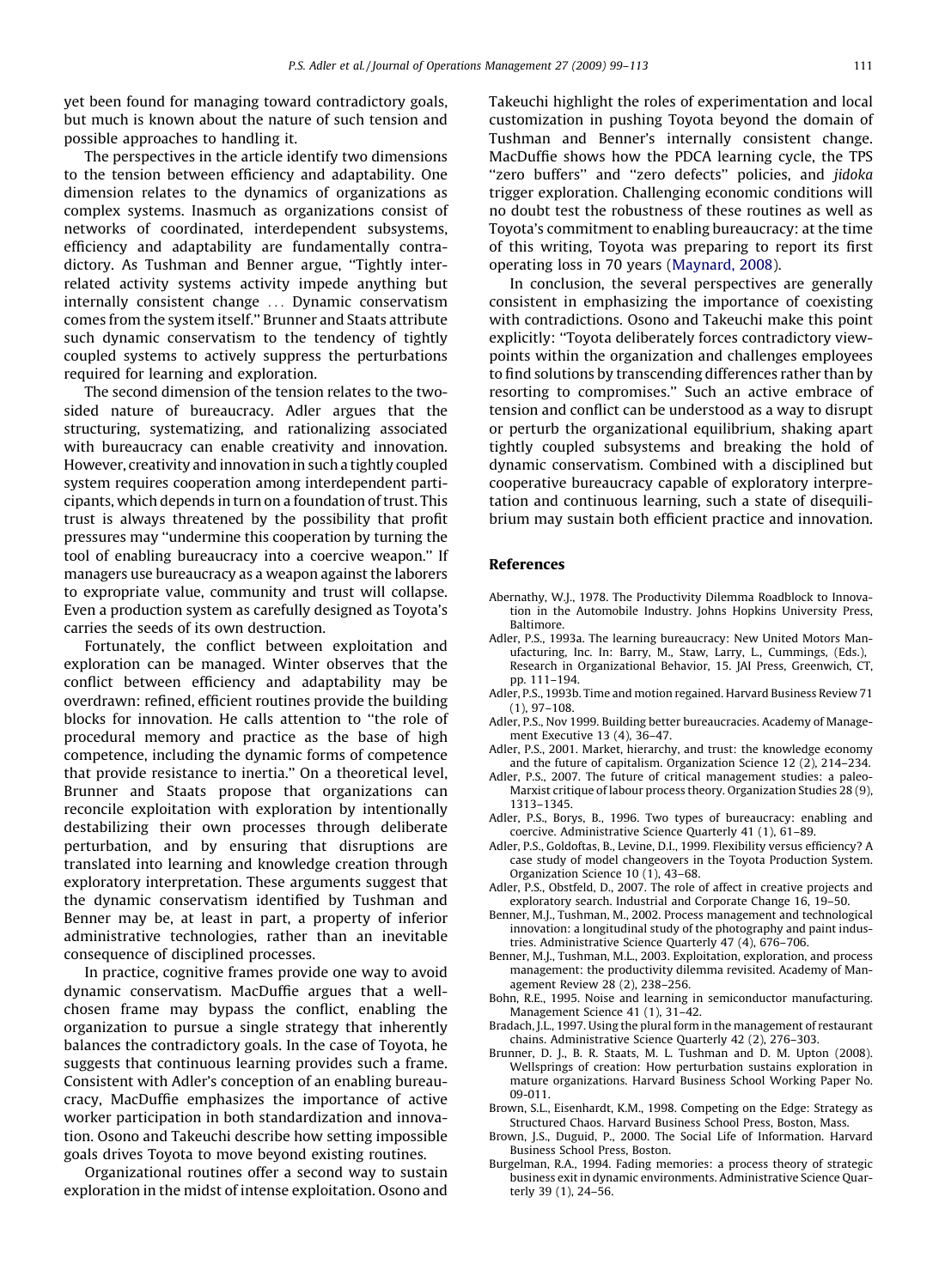- Chamberlin, T.C., 1965. The method of multiple working hypotheses. Science 148, 754–759.
- Christensen, C.M., 1997. The Innovator's Dilemma: When New Technologies Cause Great Firms to Fail. Harvard Business School Press, Boston, Mass.
- Cohen, M., Bacdayan, P., 1994. Organizational routines are stored as procedural memory. Organization Science 5, 554–568.
- Cohen, M.D., 2006. What's different is routine. Industrial and Corporate Change 15, 387–390.
- Cohen, M.D., 2007. Reading Dewey: reflections on the nature of routine. Organization Studies 28 .
- Cole, R.E., 1992. The quality revolution. Production and Operations Management 1 (1), 118–120.
- Cole, R.E., 1998. Learning from the quality movement: what did and didn't happen and why? California Management Review 41 (1), 43-73.
- Cole, R.E., Matsumiya, T., 2007. Too much of a good thing? Quality as an impediment to innovation. California Management Review 50 (1), 77–93.
- Dawson, C., 2004. Lexus: The Relentless Pursuit. John Wiley & Sons, Hoboken, NJ.
- Deming, W.E., 1986. Out of the Crisis. Massachusetts Institute of Technology, Center for Advanced Engineering Study, Cambridge, Mass.
- de Treville, S., Antonakis, J., 2006. Could lean production job design be intrinsically motivating? Contextual, configurational, and levels-ofanalysis issues. Journal of Operations Management 24 (2), 99–123.
- Dewey, J., 1922. Human Nature and Conduct: An Introduction to Social Psychology. Random House, New York.
- Dosi, G., Nelson, R.R., Winter, S.G., 2000. The Nature and Dynamics of Organizational Capabilities. Oxford University Press, Oxford.
- Edmondson, A., 1999. Psychological safety and learning behavior in work teams. Administrative Science Quarterly 44 (2), 350–383.
- Fine, C.H., Porteus, E.L., 1989. Dynamic process improvement. Operations Research 37 (4), 580–591.
- Flynn, B.B., Schroeder, R.G., Sakakibara, S., 1994. A framework for quality management research and an associated measurement instrument. Journal of Operations Management 11 (4), 339–366.
- Flynn, B.B., Flynn, E.J., 2004. An exploratory study of the nature of cumulative capabilities. Journal of Operations Management 22 (5), 439–457.
- Fujimoto, T., 1999. The Evolution of a Manufacturing System at Toyota. Oxford University Press, New York.
- Fullerton, R.R., McWatters, C.S., 2001. The production performance benefits from JIT implementation. Journal of Operations Management 19 (1), 81–96.
- Gibson, C.B., Birkinshaw, J., 2004. The antecedents, consequences, and mediating role of organizational ambidexterity. Academy of Management Journal 47 (2), 209–226.
- Gittell, J.H., 2002. Coordinating mechanisms in care provider groups: relational coordination as a mediator and input uncertainty as a moderator of performance effects. Management Science 48 (11), 1408–1426.
- Gladwell, M., 2000. The Art of Failure. The New Yorker.
- Gupta, A.K., Smith, K.G., Shalley, C.E., 2006. The interplay between exploration and exploitation. Academy of Management Journal 49  $(4)$ , 693–706.
- Harreld, J.B., O'Reilly III, C.A., Tushman, M.L., 2007. Dynamic capabilities at IBM: driving strategy into action. California Management Review 49 (4), 21–43.
- Harrison, B., 1994. Lean and Mean. Basic Books, New York, NY.
- Helper, S., MacDuffie, J.P., Sabel, C., 2000. Pragmatic collaborations: advancing knowledge while controlling opportunism. Industrial and Corporate Change 9 (3), 443–487.
- Jaikumar, R., Bohn, R.E., 1992. A dynamic approach to operations management: an alternative to static optimization. International Journal of Production Economics 27 (3), 265–282.
- Levinthal, D.A., March, J.G., 1993. The myopia of learning. Strategic Management Journal 14, 95–112.
- Levinthal, D., Rerup, C., 2006. Crossing an apparent chasm: bridging mindful and less-mindful perspectives on organizational learning. Organization Science 17, 502–513.
- Liker, J.K., 2004. The Toyota Way. McGraw-Hill, New York.
- Loch, C.H., 2008. Mobilizing an R&D organization through strategy cascading. Research-Technology Management 51 (5), 18–26.
- Loch, C.H., Chick, S., Huchzermeier, A., 2007. Can European manufacturing companies compete? Industrial competitiveness, employment and growth in Europe. European Management Journal 25 (4), 251–265.
- MacDuffie, J.P., 1997. The road to root cause: shop-floor problem-solving at three auto assembly plants. Management Science 43 (4), 479–502.
- <span id="page-13-0"></span>March, J.G., 1991. Exploration and exploitation in organizational learning. Organization Science 2 (1), 71–87.
- March, J.G., Simon, H.A., 1993. Organizations. Blackwell, Cambridge, MA. Martin, R.L., 2007. The Opposable Mind. Harvard Business School Press, Boston.
- May, M.E., 2007. The Elegant Solution: Toyota's Formula for Mastering Innovation. Free Press, New York.
- Maynard, M., 2008. Facing a loss, Toyota considers change in top management. International Herald Tribune.
- Miner, A.S., Bassoff, P., Moorman, C., 2001. Organizational improvisation and learning: a field study. Administrative Science Quarterly 46, 304– 337.
- Nelson, R.R., Winter, S.G., 1982. An Evolutionary Theory of Economic Change. Belknap Press, Cambridge, MA.
- Nonaka, I., 1994. A dynamic theory of organizational knowledge creation. Organization Science 5 (1), 14–37.
- Nonaka, I., Takeuchi, H., 1995. The Knowledge Creating Company. Oxford University Press, New York, NY.
- Ohno, T., 1988. The Toyota Production System: Beyond Large Scale Production. Productivity Press, Portland, Oregon.
- O'Reilly, C.A., Tushman, M.L., 2008. Ambidexterity as a dynamic capability: resolving the innovator's dilemma. In: Brief, A.P., Staw, B.M. (Eds.), Research in Organizational Behavior, vol. 28. Oxford, Elsevier, pp. 185–206.
- Osono, E., Shimizu, N., Takeuchi, H., 2008. Extreme Toyota. John Wiley & Sons, Hoboken, NJ.
- Peng, D.X., Schroeder, R.G., Shah, R., 2008. Linking routines to operations capabilities: a new perspective. Journal of Operations Management 26 (6), 730–748.
- Polanyi, M., 1964. Personal Knowledge: Towards a Post-critical Philosophy. Harper Torchbooks, New York.
- Raisch, S., Birkinshaw, J., 2008. Organizational ambidexterity: antecedents, outcomes, and moderators. Journal of Management 34 (3), 375–409.
- Rizzolatti, G., Sinigalia, C., Anderson, F., 2008. Mirros in the Bra: How our Minds Share Actions and Emotions. Oxford University Press, Oxford.
- Schank, R., Abelson, R., 1977. Scripts, Plans, Goals and Understanding. Lawrence Erlbaum Associates, Hillsdale, NJ.
- Schouteten, R., Benders, J., 2004. Lean production assesses by Karasek's job demands-job control model. Economic and Industrial Democracy 25 (3), 347–373.
- Schroeder, R.G., Linderman, K., Liedtke, C., Choo, A.S., 2008. Six sigma: definition and underlying theory. Journal of Operations Management 26 (4), 536–554.
- Scott-Young, C., Samson, D., 2008. Project success and project team management: Evidence from capital projects in the process industries. Journal of Operations Management 26 (6), 749–766.
- Shimada, H., MacDuffie, J.P., 1998. Industrial relations and 'humanware': Japanese investments in automobile manufacturing in the United States. In: Beechler, S. (Ed.), The Japanese Enterprise. Routledge, London.
- Siggelkow, N., 2001. Change in the presence of fit: the rise, the fall, and the renaissance of Liz Claiborne. Academy of Management Journal 44 (4), 838–857.
- Sroufe, R., Curkovic, S., 2008. An examination of ISO 9000: 2000 and supply chain quality assurance. Journal of Operations Management 26 (4), 503–520.
- Smith, W.K., Tushman, M.L., 2005. Managing strategic contradictions: a top management model for managing innovation streams. Organization Science 16 (5), 522–536.
- Spear, S., Bowen, H.K., 1999. Decoding the DNA of the Toyota production system. Harvard Business Review Sept/Oct, 96–106.
- Takeuchi, H., Nonaka, I., 2004. Knowledge creation and dialectics. In: Takeuchi, H., Nonaka, I. (Eds.), Hitotsubashi on Knowledge Management. John Wiley & Sons (Asia), Singapore.
- Taylor, F.W., 1911. The Principles of Scientific Management. Harper & Brothers, New York.
- Teece, D.J., Pisano, G., Shuen, A., 1997. Dynamic capabilities and strategic management. Strategic Management Journal 18 (7), 509–533.
- Tilcsik, A., 2008. The Devil in the Details: Unintended Micro-level Consequences of Process Management. Harvard Business School.
- Tushman, M., O'Reilly, C.A., 1997. Winning Through Innovation: A Practical Guide to Leading Organizational Change and Renewal. Harvard Business School Press, Boston, MA.
- Wickens, Peter D., 1993. Lean production and beyond: the system, its critics and the future. Human Resource Management Journal 3 (4), 75–90.
- Winter, S.G., 1994. Organizing for continuous improvement: evolutionary theory meets the quality revolution. In: Singh, J.A.C.B.a.J.V. (Ed.), Evolutionary Dynamics of Organizations. Oxford University Press, New York, pp. 90–108.
- Winter, S.G., 2003. Understanding dynamic capabilities. Strategic Management Journal 24 (10), 991–995.